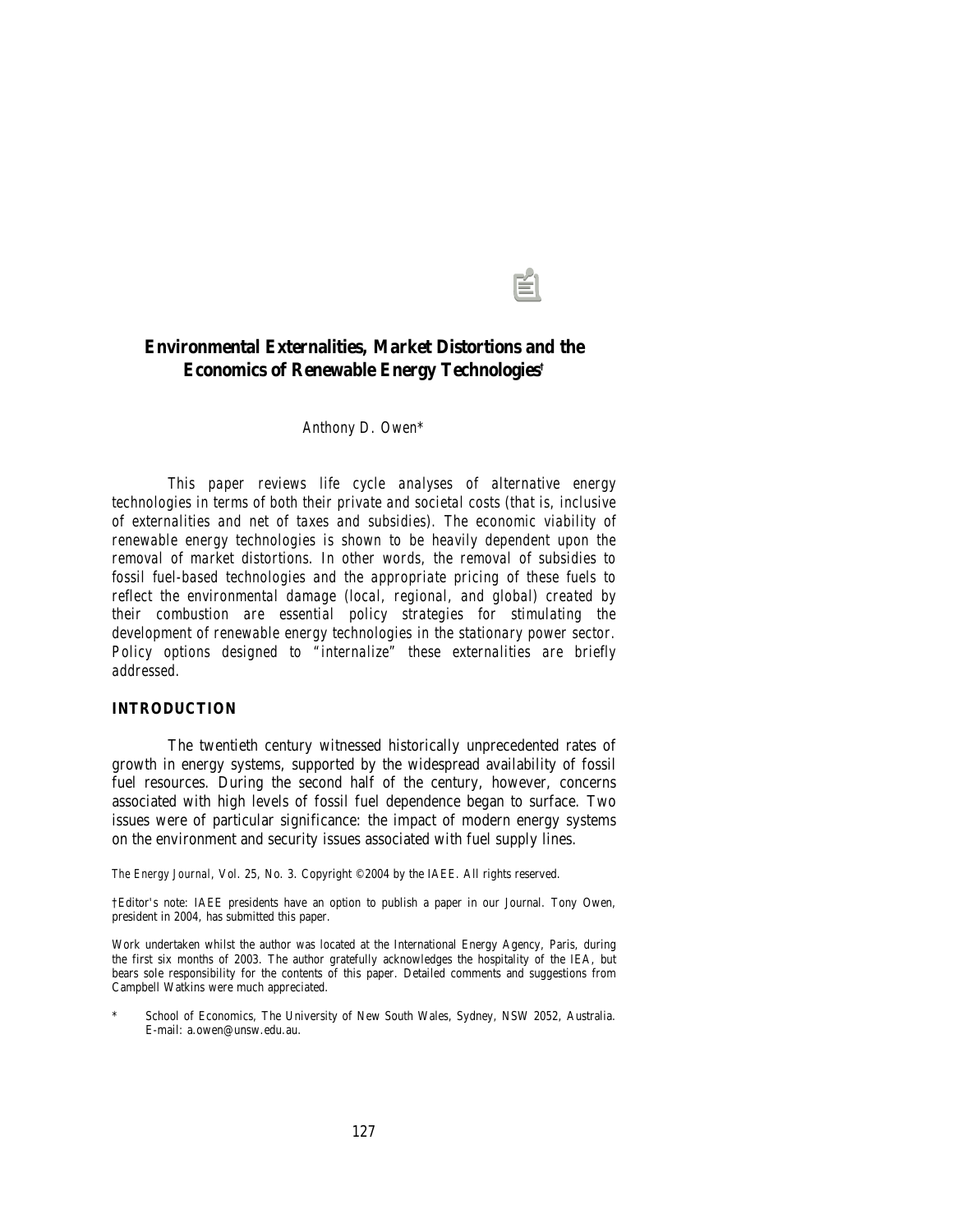Environmental concerns had been evident in more localised areas for many hundreds of years. Ancient Rome burned wood and Emperor Nero's tutor, Seneca, complained of the bad effect that smoke had on his health and of smoke damage to temples, whilst anecdotal evidence indicates that air pollution had been a concern in England as early as 1352 when a ban was introduced on coal burning in London. Today, local pollution from energy systems remains a threat to the health of the living environment. However, in the latter decades of the twentieth century, pollution resulting from combustion of fossil fuels became a global concern, with the publication of credible scientific evidence that the planet's climate was changing as the result of a build up of so-called greenhouse gases in the atmosphere.

Historically, regulatory instruments have been the basic mechanism for enacting environmental policy throughout the industrialised world. Environmental quality has been seen as a public good that the state must secure by preventing private agents from damaging it. Direct regulation involves the imposition of standards (or even bans) regarding emissions and discharges, product or process characteristics, etc., through licensing and monitoring. Legislation usually forms the basis for this form of control, and compliance is generally mandatory with sanctions for non-compliance.

The proposal to impose taxes on pollution, whilst more recent, is also far from new, having been advanced at the turn of the last century by the famous British economist Arthur Cecil Pigou as a means of reducing London's famous fogs (or smogs). Pigou observed that pollution imposed uncovered costs on third parties that were not included in ordinary market transactions. His proposal was to tax pollution by means of a so-called externality tax<sup>1</sup> in order to internalise within ordinary market transactions the damages caused by pollution. At the time Pigou's proposal was regarded as an academic curiosity, but several generations later it was rejuvenated as the core of the "polluter pays principle."

Contemporary energy policy issues are dominated, directly and indirectly, by major concerns at both local and global levels of environmental degradation arising from combustion of fossil fuels. Even countries with relatively modest fossil fuel requirements, such as the poorer nations of Africa, Asia, and the South Pacific, could experience significant adverse consequences if the world's requirement for energy from fossil fuels does not abate within a relatively short time frame. Consequently, the economics of renewable energy technologies has a core position in energy policy formulation over the foreseeable future.

However, a number of non-quantifiable policy objectives are also of significance in the planning of future energy technology options. Currently,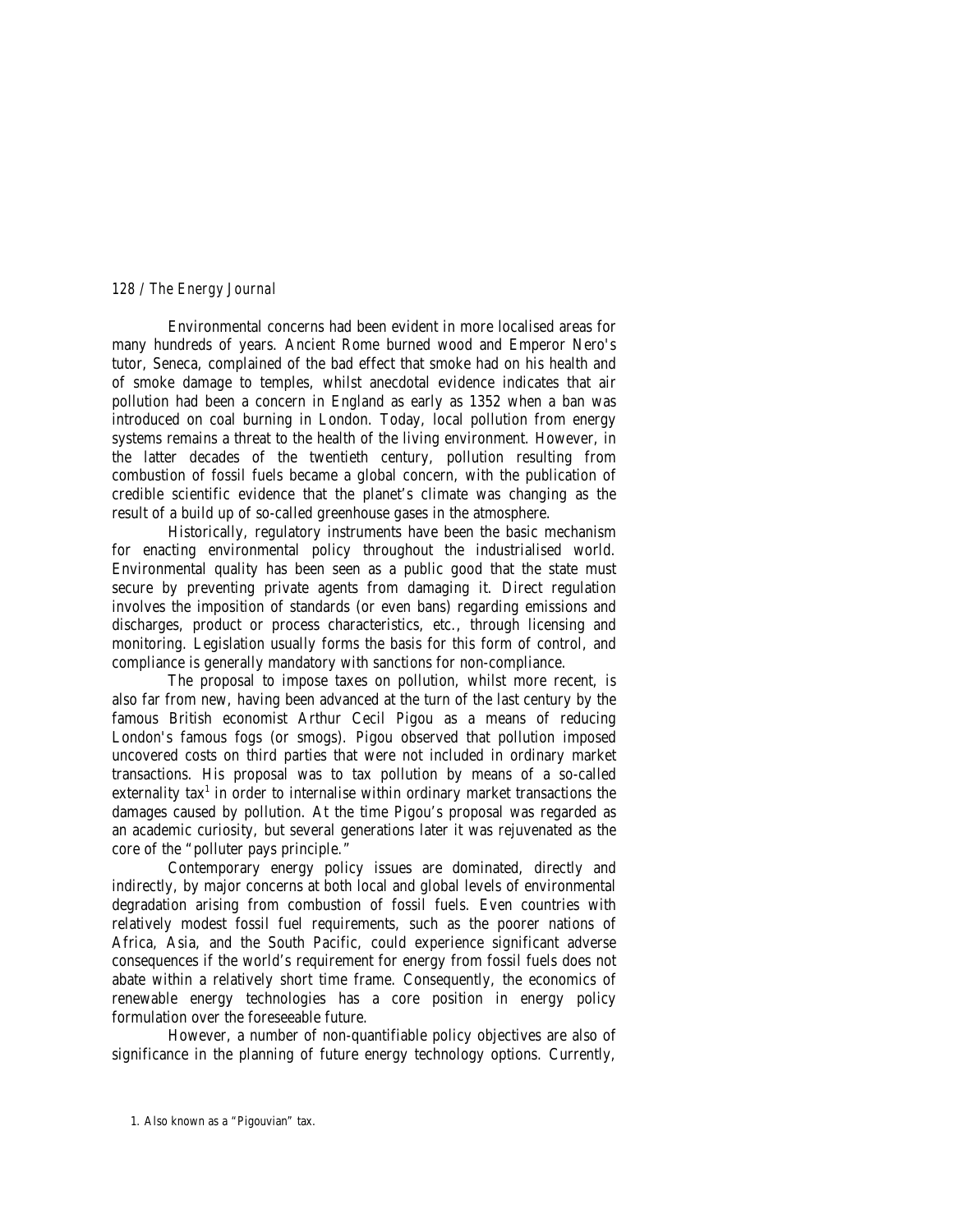the most important of these would appear to be the security of supply of energy resources and their associated transmission and distribution systems. To the extent that governments bear the security costs associated with ensuring that uninterrupted supplies of fuels reach the relevant markets, then these fuels are being subsidised and hence there exists an inefficient allocation of resources. The price to the ultimate consumer would be too low, and consequently demand (and pollution) levels would be higher than in the absence of the subsidy.

This paper commences with a summary of the economics of environmental externalities. An overview of the methodology of life cycle analysis and its application to the energy sector to derive estimates of environmental externalities is then given. The implicit costs of externalities attributable to power generation (from both commercial and potentially commercial technologies) are then compared with the private costs that are generally passed on to the consumer.

# **2. EXTERNALITIES<sup>2</sup>**

### **2.1 Definition**

Externalities are defined as benefits or costs generated as an unintended by-product of an economic activity that do not accrue to the parties involved in the activity and where no compensation takes place. Environmental externalities are benefits or costs that manifest themselves through changes in the physical-biological environment.

Pollution emitted by road vehicles and by fossil fuel fired power plants during power generation is known to result in harm to both people and the environment. In addition upstream and downstream externalities, associated with securing fuel and waste disposal respectively, are generally not included in power or fuel costs. To the extent that the ultimate consumer of these products does not pay these environmental costs, nor compensates people for harm done to them, they do not face the full cost of the services they purchase (i.e., implicitly their energy use is being subsidised) and thus energy resources will not be allocated efficiently.

The origin of an externality is typically the absence of fully defined and enforceable property rights. However, rectifying this situation through establishing such rights is not always an easy task. In such circumstances, at least in theory, the appropriate corrective device is a Pigouvian tax equal to

 <sup>2.</sup> In this paper, the term "externality" will be used only in the context of "environmental externalities." Non-environmental externalities in the energy sector, with the exceptions of mining deaths and traffic accidents, are likely to be relatively minor and site-specific.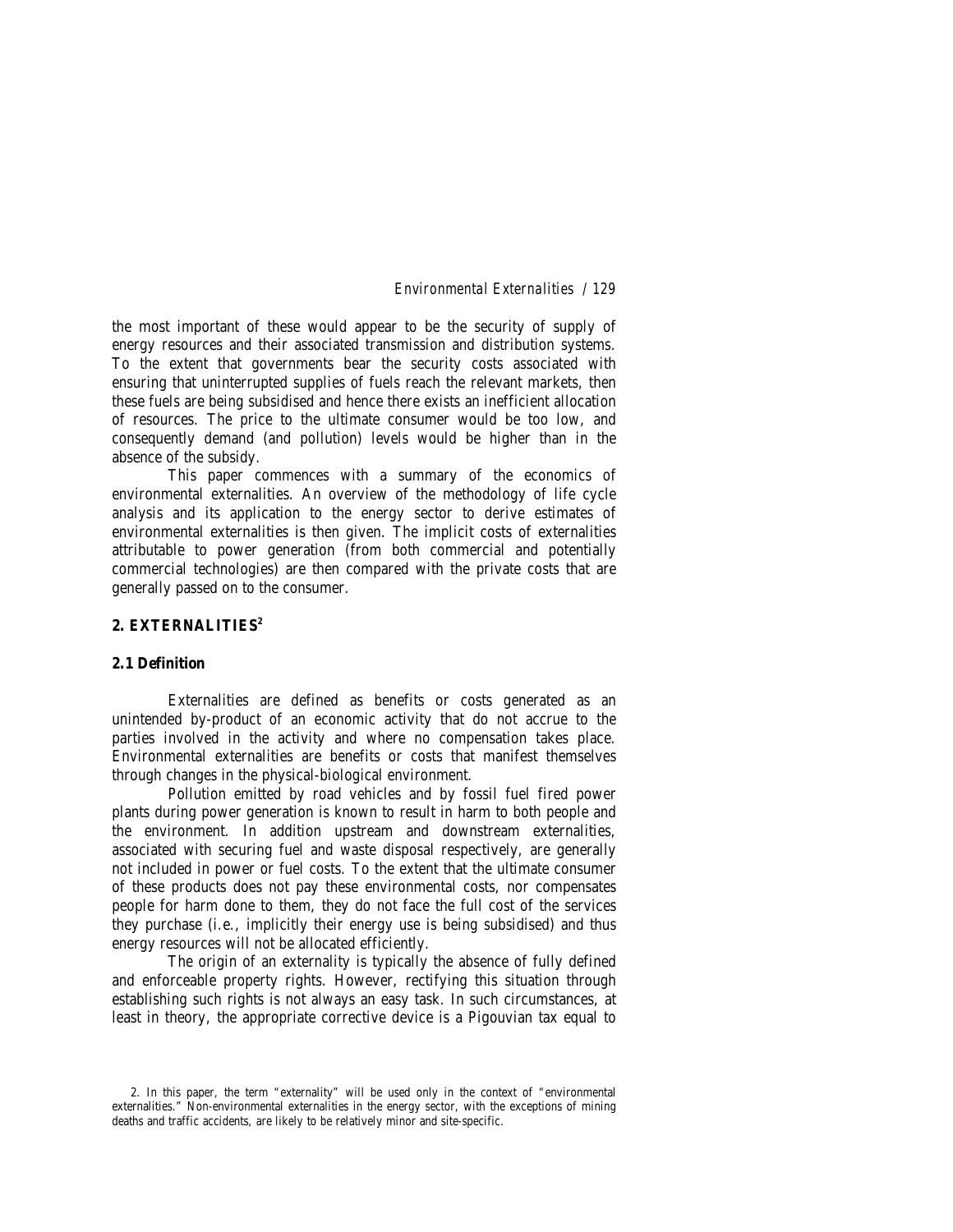marginal social damage levied on the generator of the externality. If the tax is subsequently used to compensate the sufferer(s), then the externality is said to have been "internalised."

# **2.2 Externality Adders**

In the context of energy markets, an "externality adder" is simply the unit externality cost added to the standard resource cost of energy to reflect the social cost of its use. For power generation, the externality adder would generally be specified in terms of milli-dollars  $(1000<sup>th</sup>$  of a dollar) per kWh  $(m$/kWh)$  or  $c/kWh$ . For the transport sector the corresponding units would be m\$/vkm (i.e., one-thousandth of a \$ per vehicle kilometre) for passenger vehicles and m\$/tkm (i.e., one-thousandth of a \$ per tonne kilometre) for goods vehicles, or the equivalent in cents.

Pearce (2002) lists five uses for externality adders:

- i. For public or quasi-public ownership of sources of electric power generation, the full social cost of alternative technologies could be used to plan future capacity with preference being given to that with the lowest social cost. Where electric power generation is privately owned, then regulators could use the full social cost to influence new investment, perhaps through an effective environmental tax.
- ii. Environmental adders can be used to estimate the appropriate level of environmental taxes. Although estimates of environmental adders have been derived for a number of applications, examples of their actual implementation are few.
- iii. Environmental adders could be used to adjust national accounts data to reflect depreciation of natural resources and damage to the environment arising from economic activity, yielding so-called "green" national accounts.
- iv. Environmental adders could be used for "awareness raising"; i.e., to inform the public of the degree to which alternative energy sources have externalities that give rise to economically inefficient allocation of resources.
- v. Environmental adders might assist in determining environmental policy priorities.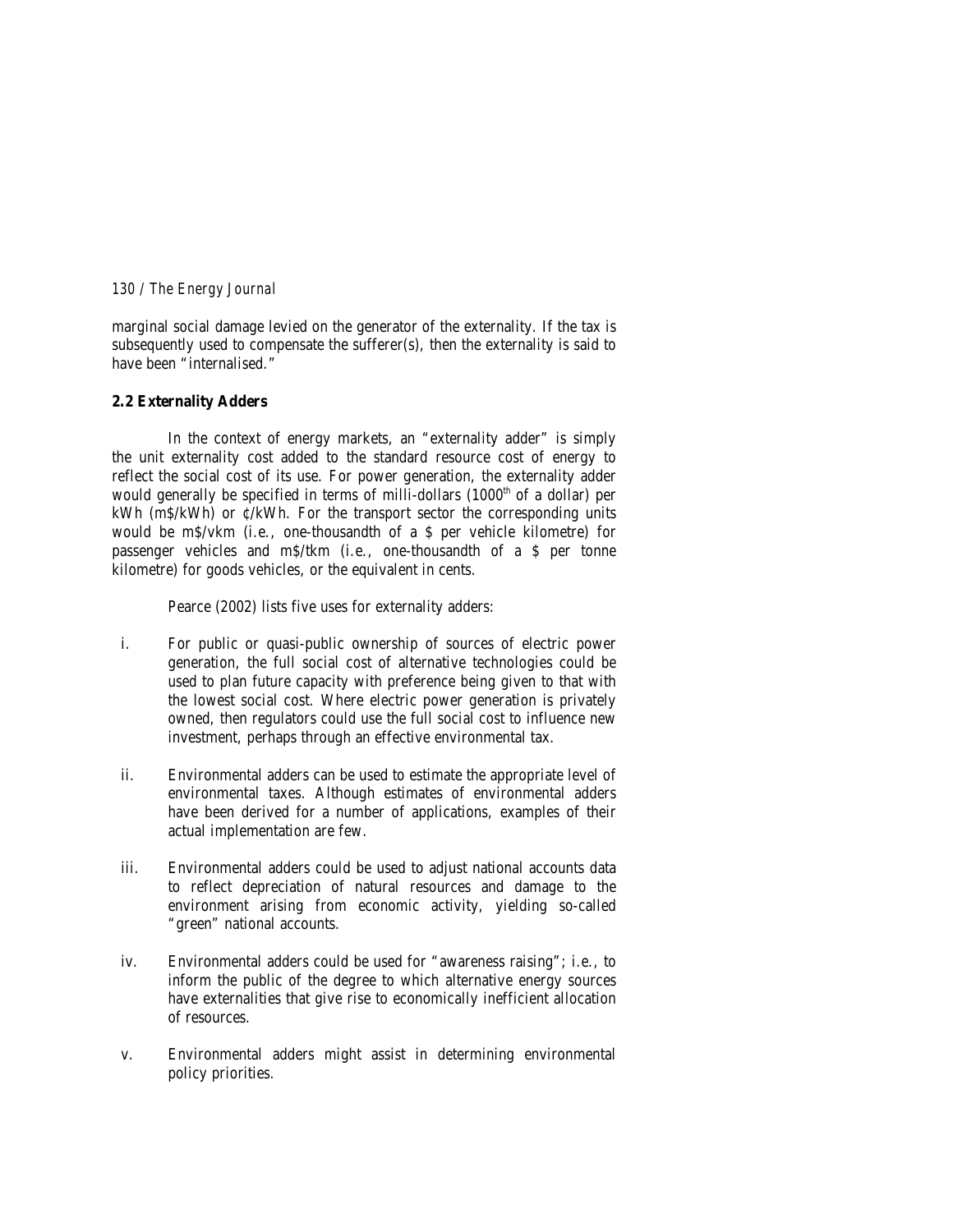The task of estimating the value of an externality adder involves a substantial commitment of resources and expertise in order to ensure credible information for policy purposes. In the context of the energy sector, a life cycle approach must be adopted in order to identify and quantify environmental adders associated with the provision of energy services. The approach also provides a conceptual framework for a detailed and comprehensive comparative evaluation of energy supply options (based upon both conventional and renewable sources). The methodology employed is the subject of the next section.

### **3. LIFE CYCLE ANALYSIS**

When comparing the environmental footprints of alternative energy technologies, it is important that the power generation or combustion stage of the technology not be isolated from other stages of the "cycle." For example, fuel cells emit virtually no greenhouse gases (GHGs) in their operation. However production of their "fuel" (hydrogen) from fossil fuels may involve increases in GHG emissions in excess of those that would arise from using current commercial fossil fuel technologies to meet the same level of energy requirements. To avoid such distortions, the concept of life cycle analysis has been developed.

Life cycle analysis (LCA) is based upon a comprehensive accounting of all energy and material flows, from "cradle to grave," associated with a system or process. The approach has typically been used to compare the environmental impacts associated with different products that perform similar functions, such as plastic and glass bottles. In the context of an energy product, process, or service, a LCA would analyse the site-specific environmental impact of fuel extraction, transportation and preparation of fuels and other inputs, plant construction, plant operation/fuel combustion, waste disposal, and plant decommissioning. Thus it encompasses all segments including upstream and downstream processes and consequently permits an overall comparison (in a cost benefit analysis framework) of short- and longterm environmental implications of alternative energy technologies. Central to this assessment is the valuation of environmental externalities of current and prospective fuel and energy technology cycles. It should be noted, however, that only material and energy flows are assessed in an LCA, thus ignoring some externalities (such as supply security) and technology reliability and flexibility.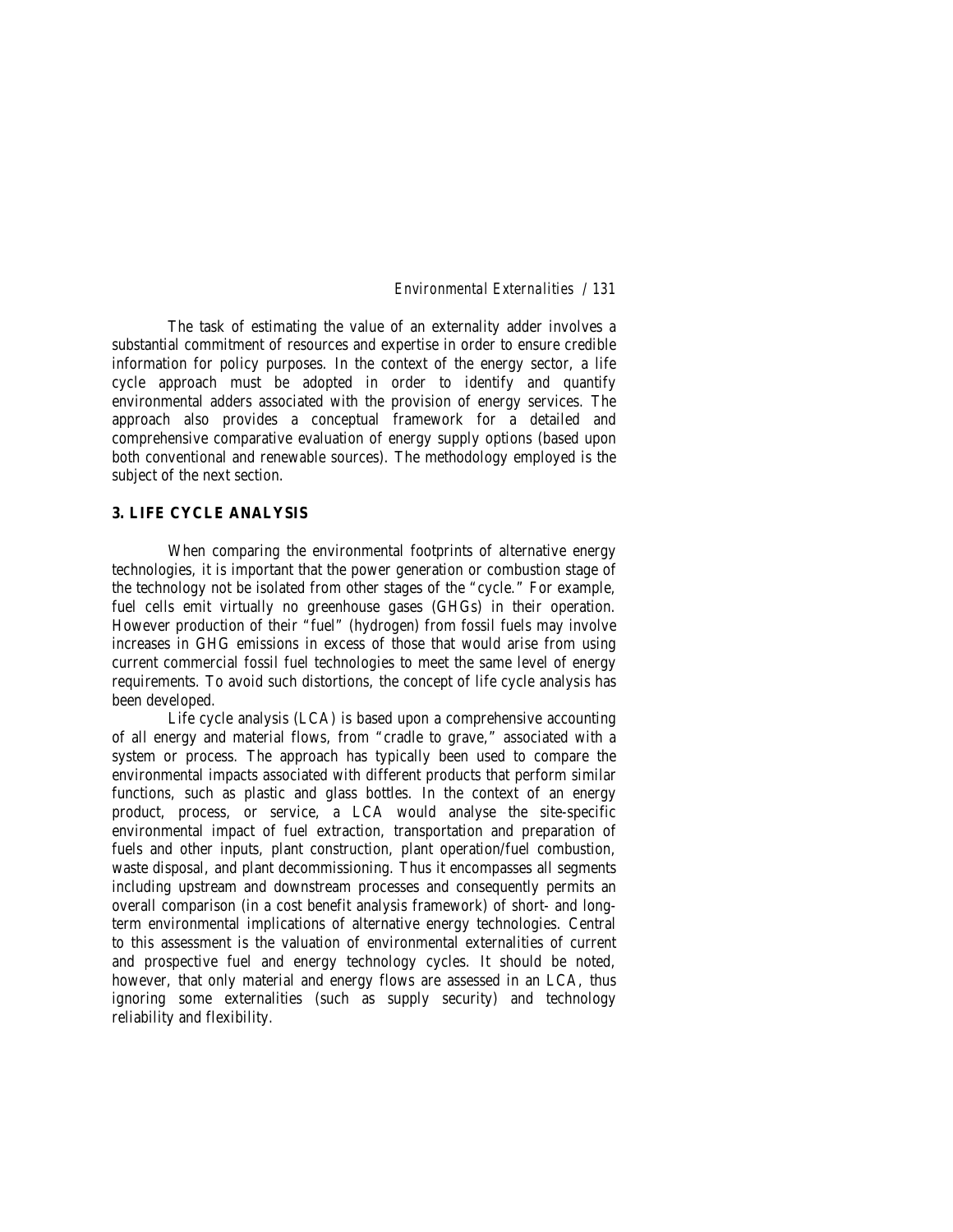### *132 / The Energy Journal*

For the purpose of this paper, life cycle analysis will involve the following methodological steps:<sup>3</sup>

- Definition of the product cycle's geographical, temporal, and technical boundaries;
- Identification of the environmental emissions and their resulting physical impacts on receptor areas; and
	- · Quantifying these physical impacts in terms of monetary values.

Traditionally, LCA has omitted the third of these steps and the final analysis has therefore been expressed in terms of just the biophysical impacts that can be quantified. The extension to include costing of these impacts is generally known as the "impact pathway" methodology. Essentially, however, it can be considered as a specific application of LCA. This methodology formed the theoretical basis for the European Commission's  $\text{Extern} \mathbb{E}^4$  study, which was the first comprehensive attempt to use a consistent "bottom-up" methodology to evaluate the external costs associated with a range of different fuel cycles. The main steps are illustrated in Figure 1.

 3. These steps describe a "bottom up," as distinct from a "top down," methodology for life cycle analysis. Top-down studies use highly aggregated data to estimate the external costs of pollution. They are typically undertaken at the national or regional level using estimates of total quantities of emissions and estimates of resulting total damage. The proportion of such damage attributable to certain activities (e.g., the transport sector) is then determined, and a resulting monetary cost derived. The exercise is generic in character, and does not take into account impacts that are site specific. However, its data requirements are relatively minor compared with the "bottom up" approach. The latter involves analysis of the impact of emissions from a single source along an impact pathway. Thus all technology data are project specific. When this is combined with emission dispersion models, receptor point data, and dose-response functions, monetised values of the impacts of specific externalities can be derived. Data requirements are relatively large compared with the "top down" methodology, and therefore omissions may be significant.

 4. The European Commission (EC) launched the project in collaboration with the US Department of Energy in 1991. The EC and US teams jointly developed the conceptual approach and the methodology and shared scientific information for its application to a range of fuel cycles. The main objectives were to apply the methodology to a wide range of different fossil, nuclear and renewable fuel cycles for power generation and energy conservation options. Although the US withdrew from the project, a series of National Implementation Programmes to realise the methodology for reference sites throughout Europe was completed. The methodology was extended to address the evaluation of externalities associated with the use of energy in the transport and domestic sectors, and a number of non-environmental externalities such as those associated with security of supply. Krewitt (2002) has provided a critique of the evolution of the methodologies used in the ExternE analyses.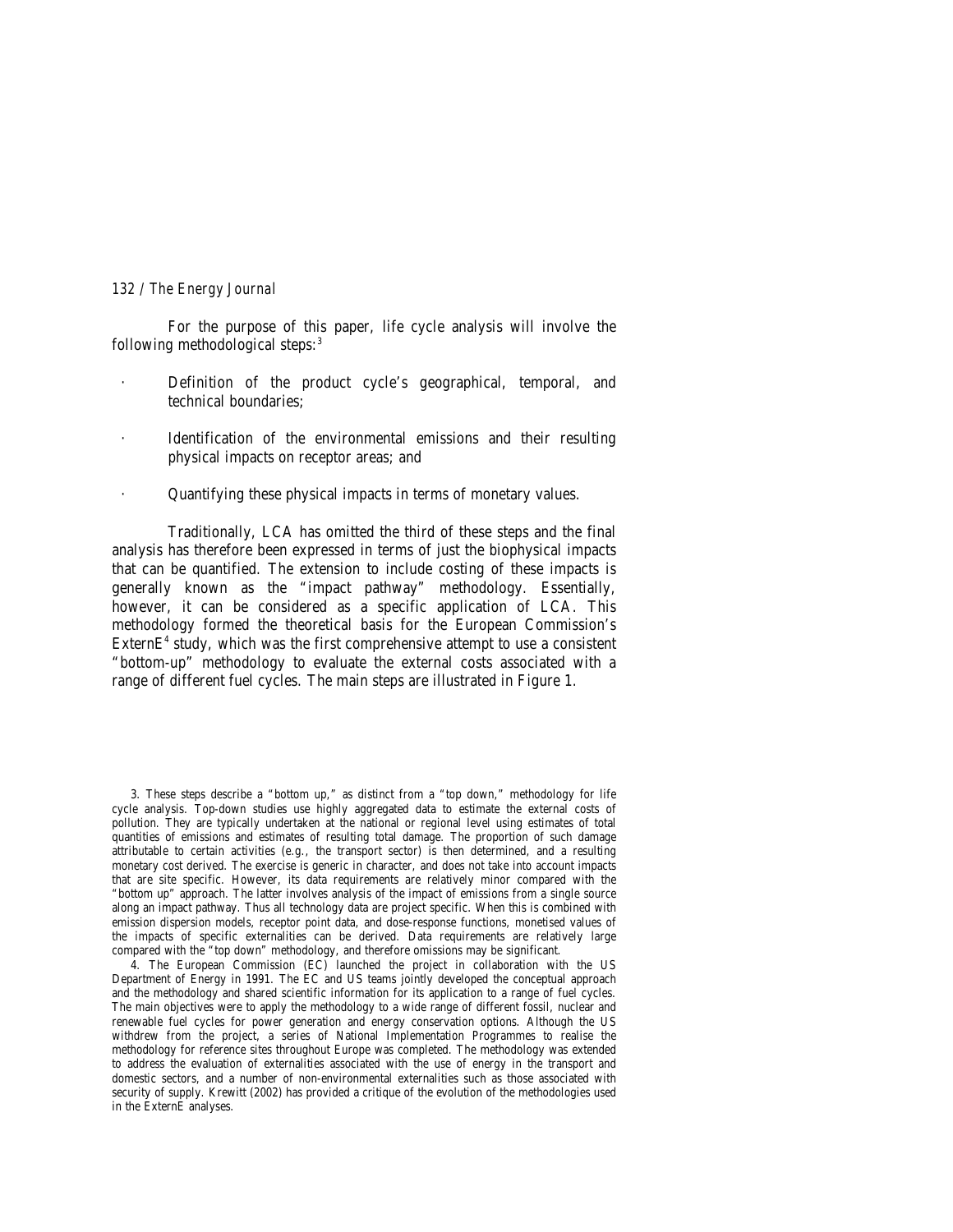

**Figure 1. The Impact Pathway Methodology** 

Source: Adapted from Sundqvist and Söderholm (2002)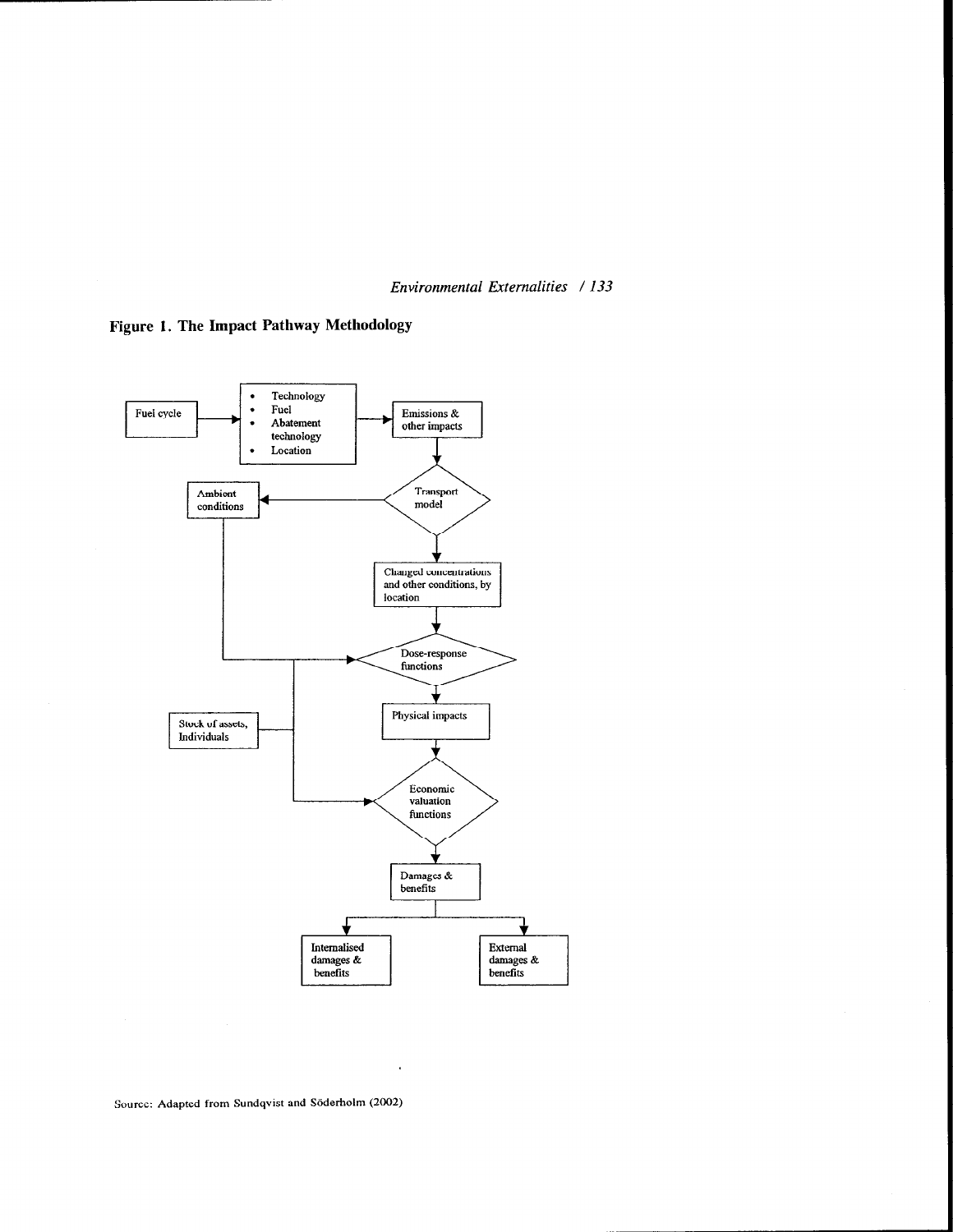# **3.1 Definition of the Product Cycle's Boundaries**

The first task is to identify, both in terms of activities and geographic locations, the various stages of the fuel/technology cycle. Each energy form is viewed as a product, and impacts are included for the actual pathway. The precise list of stages is clearly dependent on the fuel chain in question, but would include activities linked to the manufacture of materials for plant construction, demolition and site restoration as well as power generation. Other stages may also be appropriate, such as exploration, extraction, processing and transport of fuel, and the generation of wastes and byproducts, and their treatment prior to disposal.

The extent to which the boundaries must encompass indirect impacts is determined by the order of magnitude of their resulting emissions. For example, in theory externalities associated with the construction of plants to make the steel that is used to make coal wagons to transport the coal to the power plants should be included in the power plant's LCA. In reality, however, such externalities are likely to have a relatively insignificant impact. In addition, externalities that pass into another product's boundaries must be excised from the analysis to avoid double counting. For example, the ultimate environmental externality of by-products of power generation that are fully utilised in another industry fall within the latter's life cycle as soon as product transfer occurs.

For each fuel/technology cycle, boundaries are likely to vary, particularly in relation to upstream impacts, and consequently derivation of a "generic" LCA for each technology may be unrealistic. For example, identical coal-fired power plants located in different areas of the same country may use coal from different sources (perhaps one uses imported coal, the other domestic), there may be variations in fuel quality or variations in atmospheric dispersion, or there may be differences in the sensitivity of the human and natural environment upon which fuel chain burdens impact. When different generations of coal-fired plants enter the analysis, use of a generic approach may lead to a further drop in precision. However, the increased precision achieved by deriving a site specific LCA for all projects may well be offset by the cost of such exercises. In reality, indicative or generic estimates may be unavoidable.

The system boundary will also have spatial and temporal dimensions. These will have major implications for the analysis of the effects of air pollution in particular. For many air pollutants, such as ozone and  $SO<sub>2</sub>$ , the analysis may need to focus on a regional, rather than local, scale in order to determine their total impact. For emissions of GHGs, the appropriate range is clearly global. Impacts must also be assessed over the full term of their effect, a period that may extend over many decades or even centuries in the case of emissions of GHGs and long-term storage of some nuclear waste products.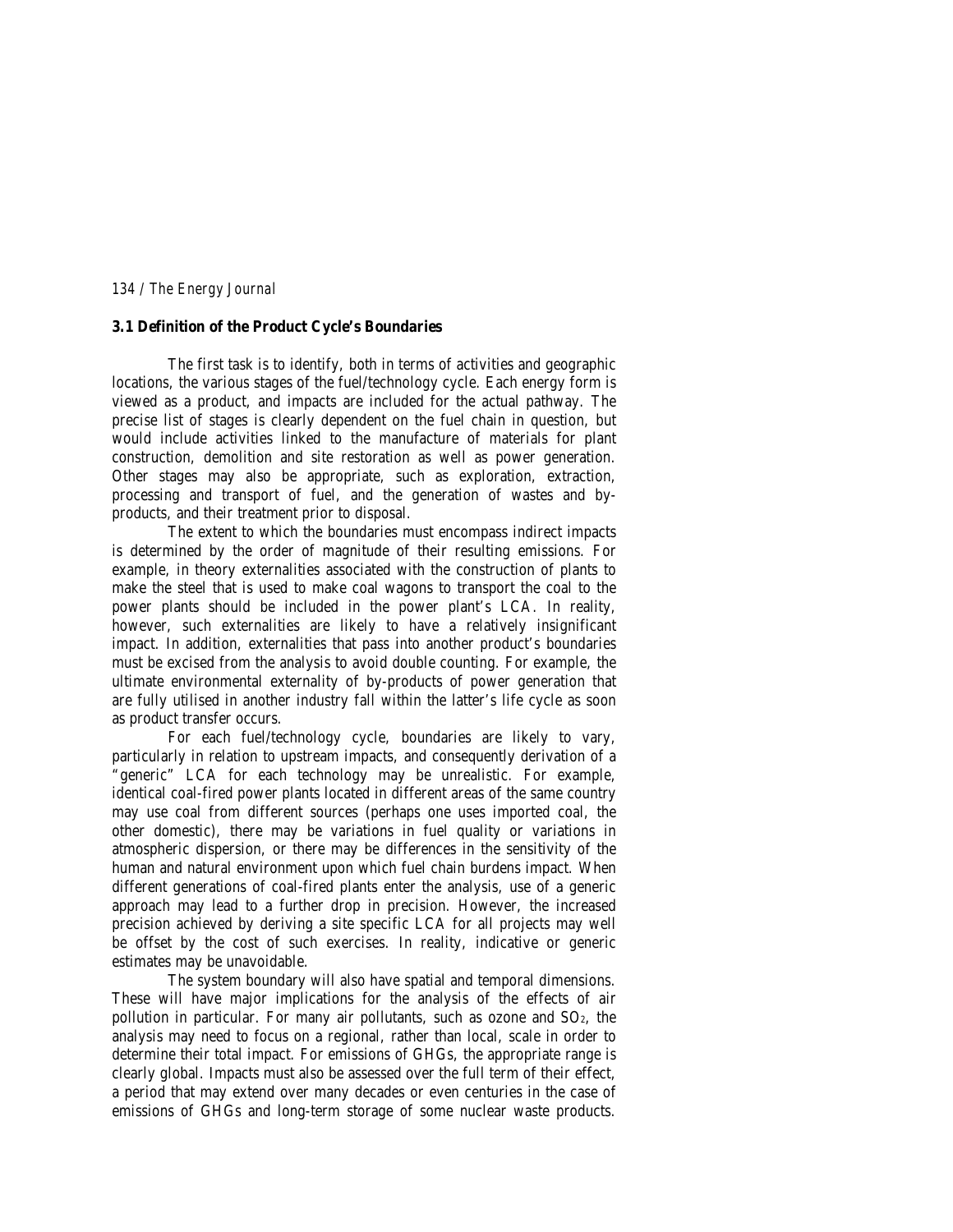This introduces a significant degree of uncertainty into the analysis, as it requires projections to be made of a number of variables that will form the basis of future society. Among these would be the size of the global population, the level of economic growth, technological developments, the sustainability of fossil fuel consumption, and the sensitivity of the climate system to anthropogenic emissions.

A generic "chain" for coal-fired electricity generation is illustrated in Figure 2. Even from this simplified illustration, however, it is clear that the data requirements to undertake a LCA are formidable, particularly where sources in other countries have to be accessed. Data limitations and cost constraints will obviously combine to prevent a complete enumeration of the emissions of a given process. It is essential, therefore, that when this situation is reached the proportion left unaccounted should be clearly specified.

### **3.2 Identification of the Environmental Emissions and Their Resulting Physical Impacts on Receptor Areas**

Environmental emissions (or burdens) from the energy sector that are capable of causing some form of impact can be identified in the following broad categories:

- Solid wastes:
- Liquid wastes:
- Gaseous and particulate air pollutants;
- Risk of accidents;
- Occupational exposure to hazardous substances;
- Noise: and
- Others (e.g., exposure to electro-magnetic fields, emissions of heat).

All potential physical impacts of the identified burdens for all fuel chains must be analysed comprehensively. However, it is possible to produce several hundred burdens and impacts for the various fuel chains. Thus, for practical reasons, the analysis must concentrate on those that are considered to be non-negligible in terms of their externalities.

Some impact pathways may be relatively simple. For example, the construction of a wind farm will affect the appearance of a landscape, leading to a change in visual amenity. In other cases, the link between the burden, physical impact, and monetary cost is far more complex. In reality, much of the required data is either incomplete or simply does not exist. Thus any analysis is, of necessity, only partial.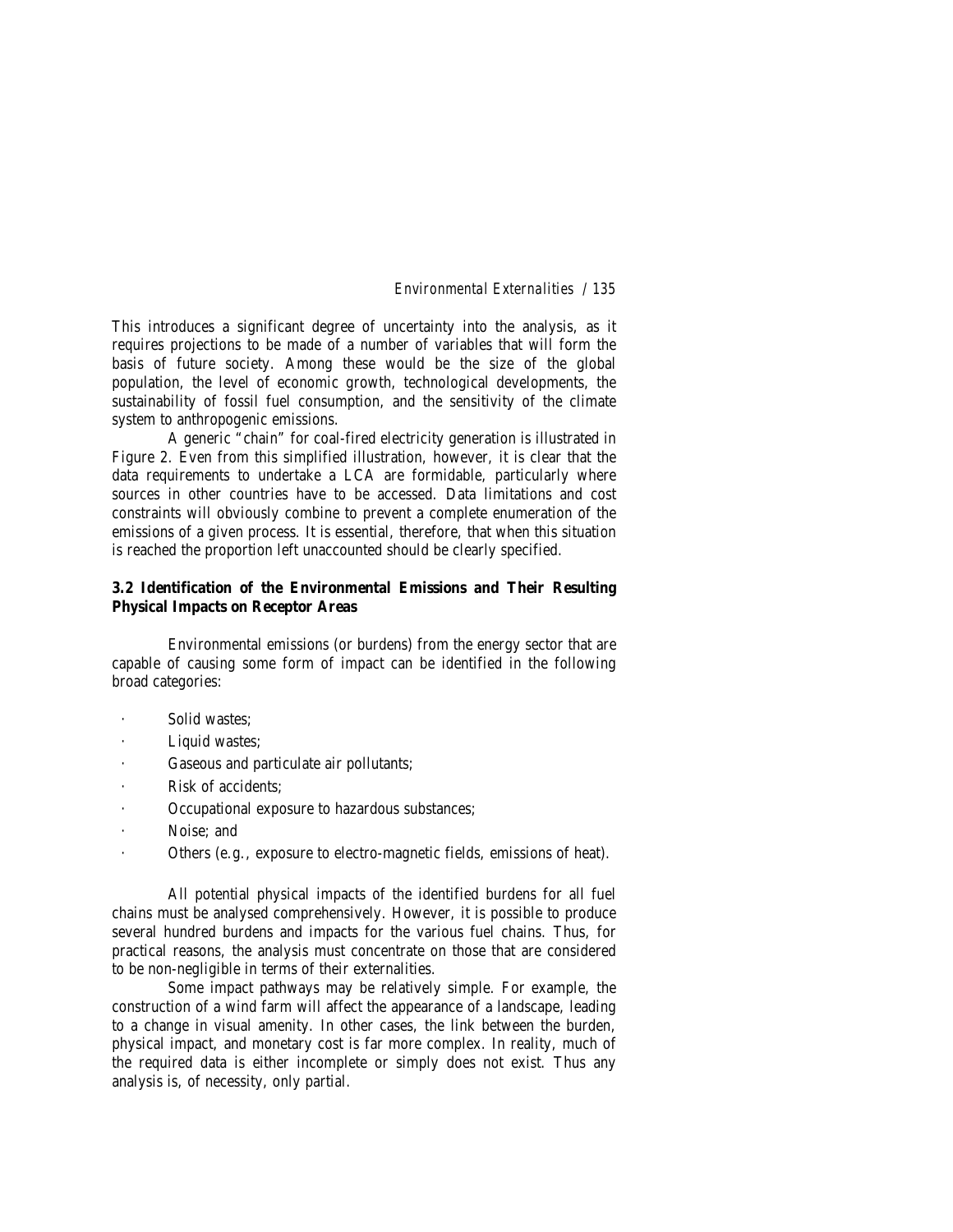



\* These impacts pass into another product's boundaries Source: Adapted from Sorensen (2000)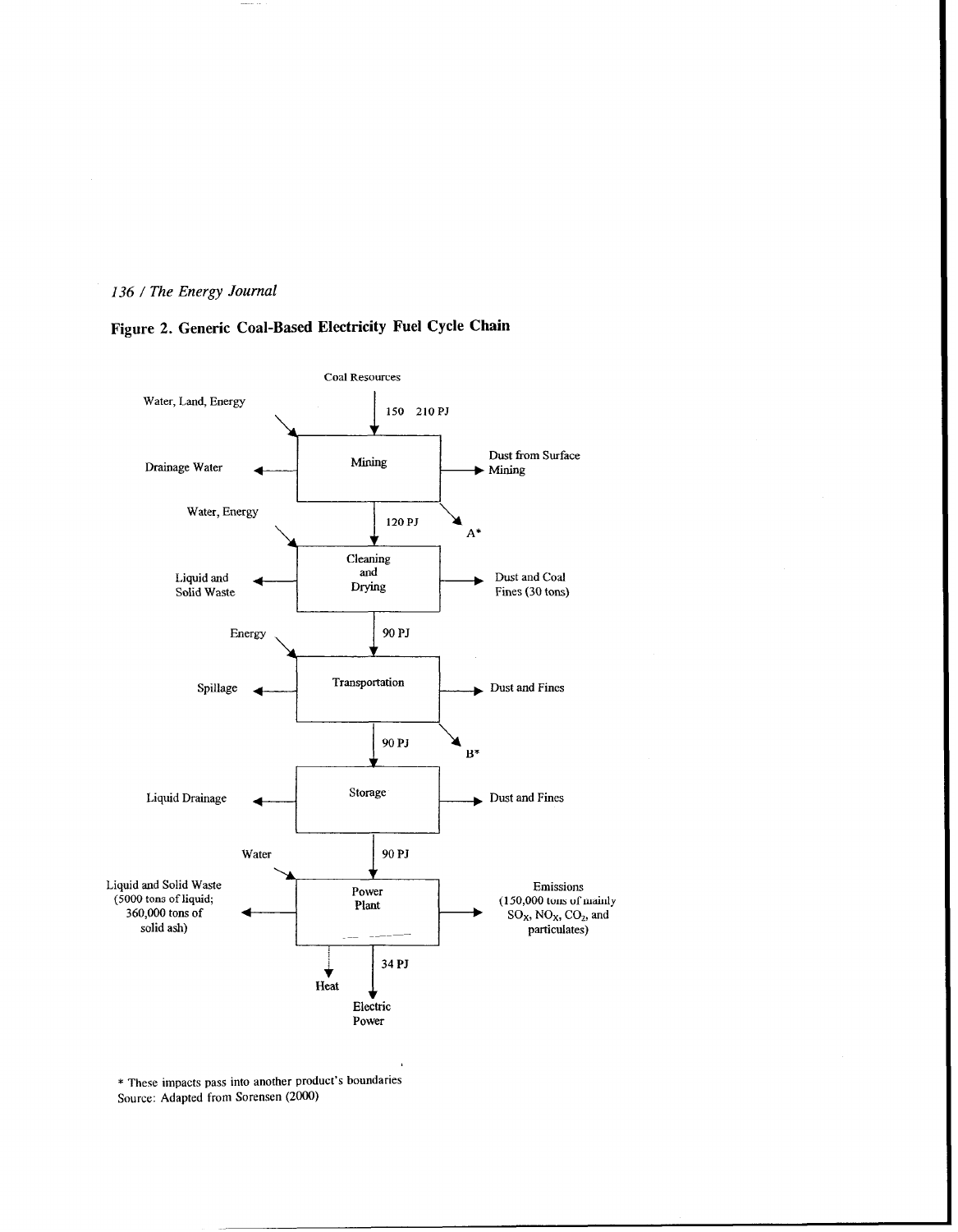Comparisons of alternative power generation technologies utilising LCA are generally standardised as emissions per unit of energy produced (kWh) in order to allow for different plant sizes and capacity factors. However, the data used to quantify burdens is, to varying degrees, technology specific. For example, emissions of carbon dioxide  $(CO<sub>2</sub>)$  in power generation depend only on the efficiency of the equipment and the carbon/hydrogen ratio of the fuel; uncertainty is negligible. Whereas emissions of  $SO<sub>2</sub>$  can vary by an order of magnitude depending on the grade of oil or coal and the extent to which emission abatement technologies have been adopted. As a general rule, one should adopt the most efficient technology currently in use in the country of implementation in order to compare environmental pollutants across different technologies.

Quantifying the physical impacts of emissions of pollutants requires an environmental assessment that ranges over a vast area, extending over the entire planet in the case of  $CO<sub>2</sub>$  emissions. Thus the dispersion of pollutants emitted from fuel chains must be modelled and their resulting impact on the environment measured by means of a dose-response function. Generally, for damages to humans, such functions are derived from studies that are epidemiological; assessing the effects of exposure to pollutants in real life situations.

### **3.3 Cost of Damage or Cost of Abatement?**

The two principal methods generally used for assessing the value of externalities are calculation of damage costs and calculation of control (or abatement) costs. Although control costs are often (mistakenly) seen as estimates of damage costs, conceptually they are very different. Damage costs are a measure of society's loss of wellbeing resulting from the damage arising from a specific adverse environmental impact. Control costs are what it costs society to achieve a given standard that restricts the extent of the impact to an acceptable level, and are thus likely to be only tenuously related to damage.

Control costs are often used as a surrogate for damage costs as they are a relatively straightforward concept, are relatively easy to derive, and can be applied to most environmental impacts. Essentially, control costs can be calculated simply by dividing the cost of mandated controls by the emissions reduction achieved by the controls. In general, however, control costs must be viewed as a poor substitute for estimating damage costs, since the methodology is subject to inherent flaws. The implicit assumption in control costing is that society controls pollution until the benefits of additional controls would be outweighed by the costs of their imposition. But using the cost of regulation to estimate the benefits is rather a meaningless, circular, procedure, given that a cost benefit ratio of unity will always be achieved. A further flaw is that use of control costs to value externalities implies that legislators are able to make optimal decisions when imposing policy instruments to modify polluting behaviour to achieve such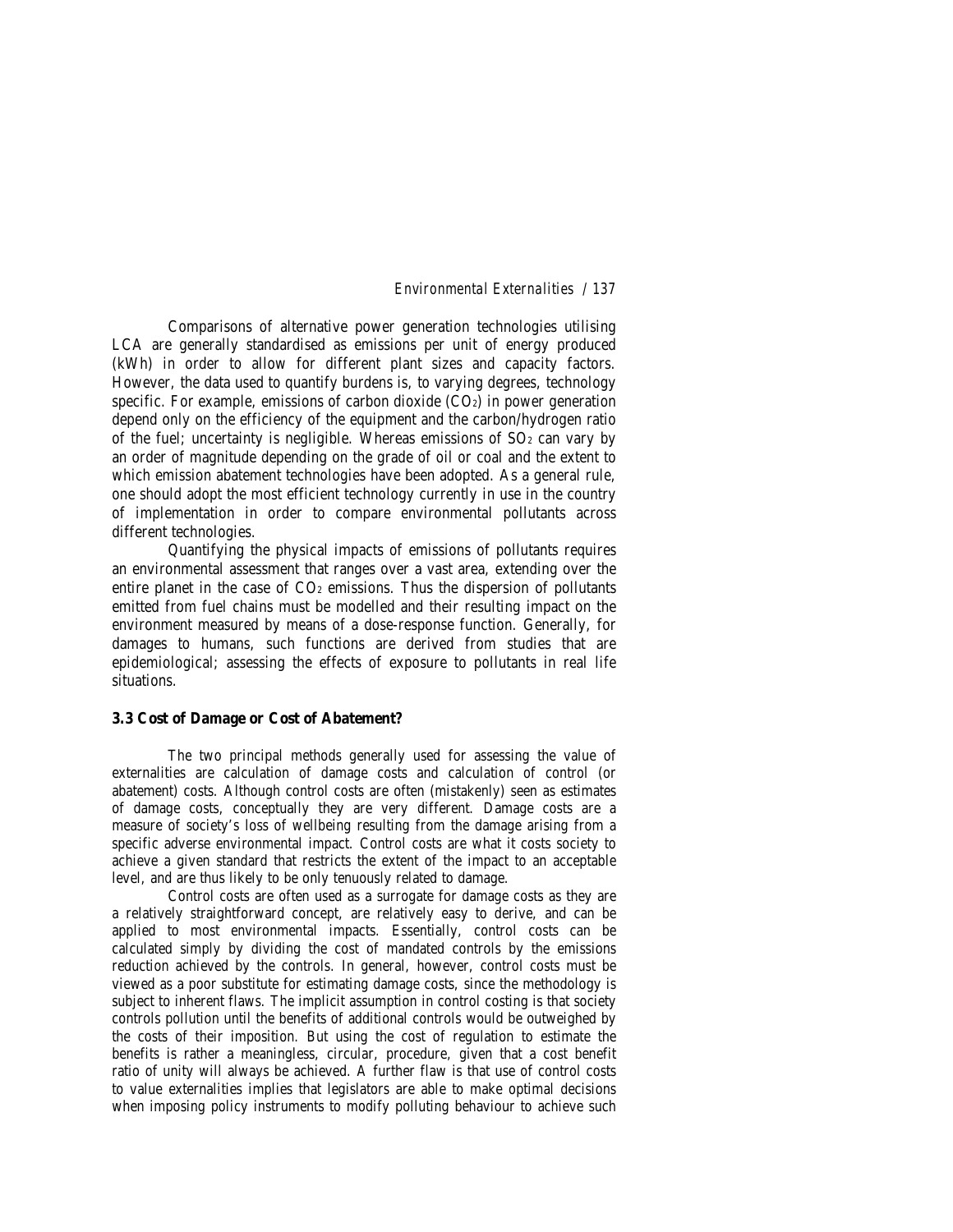an "optimal" outcome. However, in practice, epidemiological studies of cost per life saved (for example) have indicated large variations in the values implied by the costs and benefits of different regulations.

Estimation of damage costs has economic theory as its basis. It focuses directly on explicitly expressed preferences as revealed by willingness to pay to avoid environmental damage or by stated preferences in either real or simulated markets. In addition, it can be combined with financial assessment of investment options in order to provide a societal estimate for the impacts of an investment in a common numeraire. This methodology is fundamental to the attribution of financial values to environmental impacts identified in LCA. The last of the four stages in the environmental "impact pathway" involves calculation of the economic value of the biophysical effects in terms of willingness to pay to avoid damage arising from the emission of pollutants. Clearly, however, a major disadvantage is the scale of the data requirements for deriving estimates of these damage costs.

There is no reason why the two concepts should be of comparable dimension. In fact, rationally, control costs should always be less than the estimated level of damages.

# **3.4 Quantifying Physical Damage in Terms of Monetary Values**

The many receptors that may be affected by fuel chain activities are valued in a number of different ways. For example, forests are valued not just for the timber that they produce, but also for providing recreational resources, habitats for wildlife, their interaction (both direct and indirect) with climate, the hydrological cycle, protection from soil erosion, etc. All such aspects have to be valued in an externality analysis.

Figure 3 illustrates the major valuation methodologies that have been developed in order to attribute a monetary value to the biophysical impacts of environmental externalities. Commercial, observable, markets exist for some goods, e.g., crops, timber, buildings, etc., and consequently valuation data are relatively easy to derive. However, conventional markets do not exist for assessing damage from many other impacts, such as human health, ecological systems, and non-timber benefits of forests. A number of techniques have been developed for assessing willingness to pay (WTP) for such "goods," and these are set out in the figure. $5$ 

The temporal valuation of the cost of damage resulting from energy sector emissions also raises the controversial issue of the appropriate rate for discounting over future generations.<sup>6</sup>

 <sup>5.</sup> A detailed explanation of these techniques, with practical examples, is given in Part III of OECD (1994).

 <sup>6.</sup> See Pearce (2003) for a summary of these issues.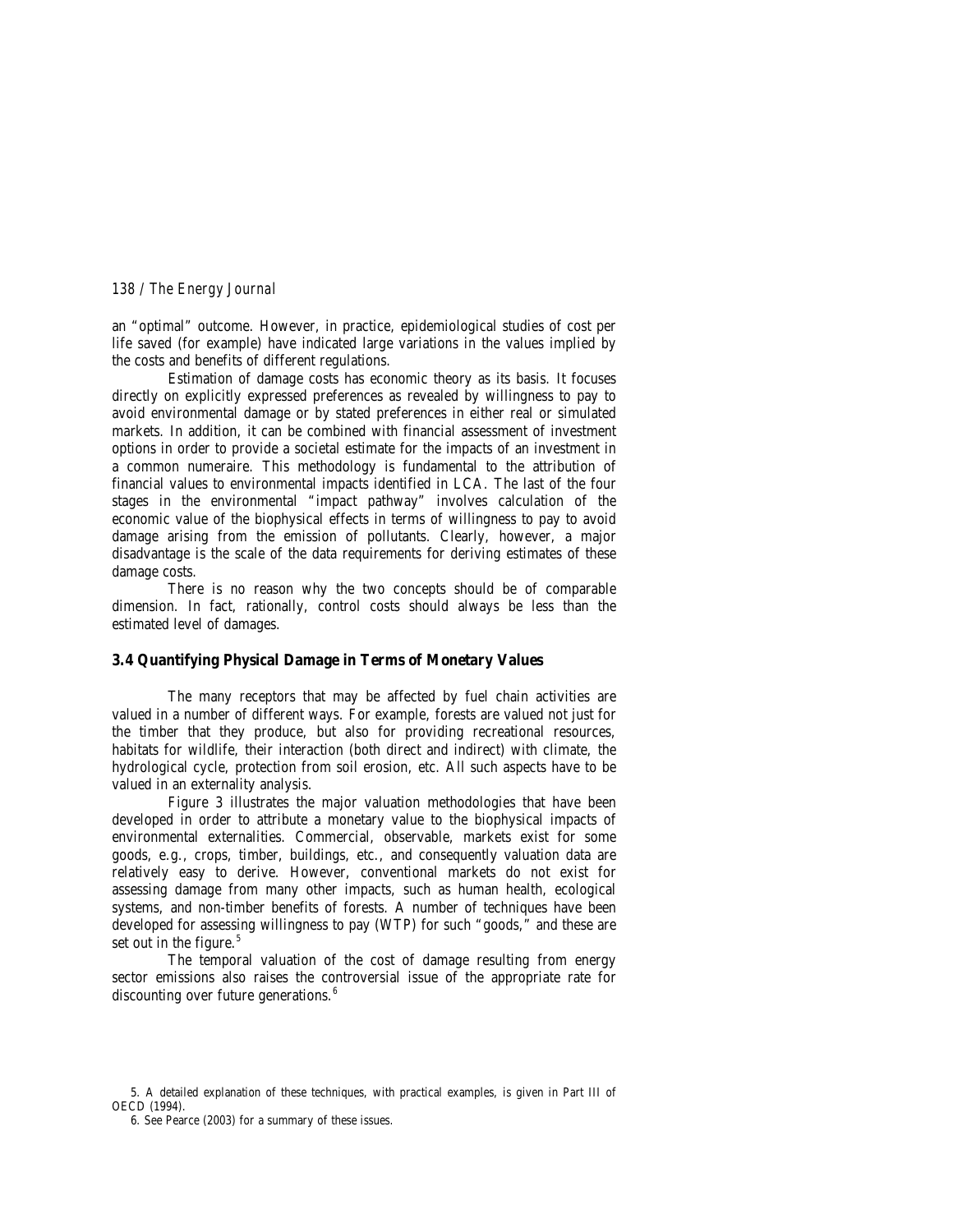



Source: Adapted from Sundqvist and Söderholm (2002) Source: Adapted from Sundqvist and SGderholm (2002)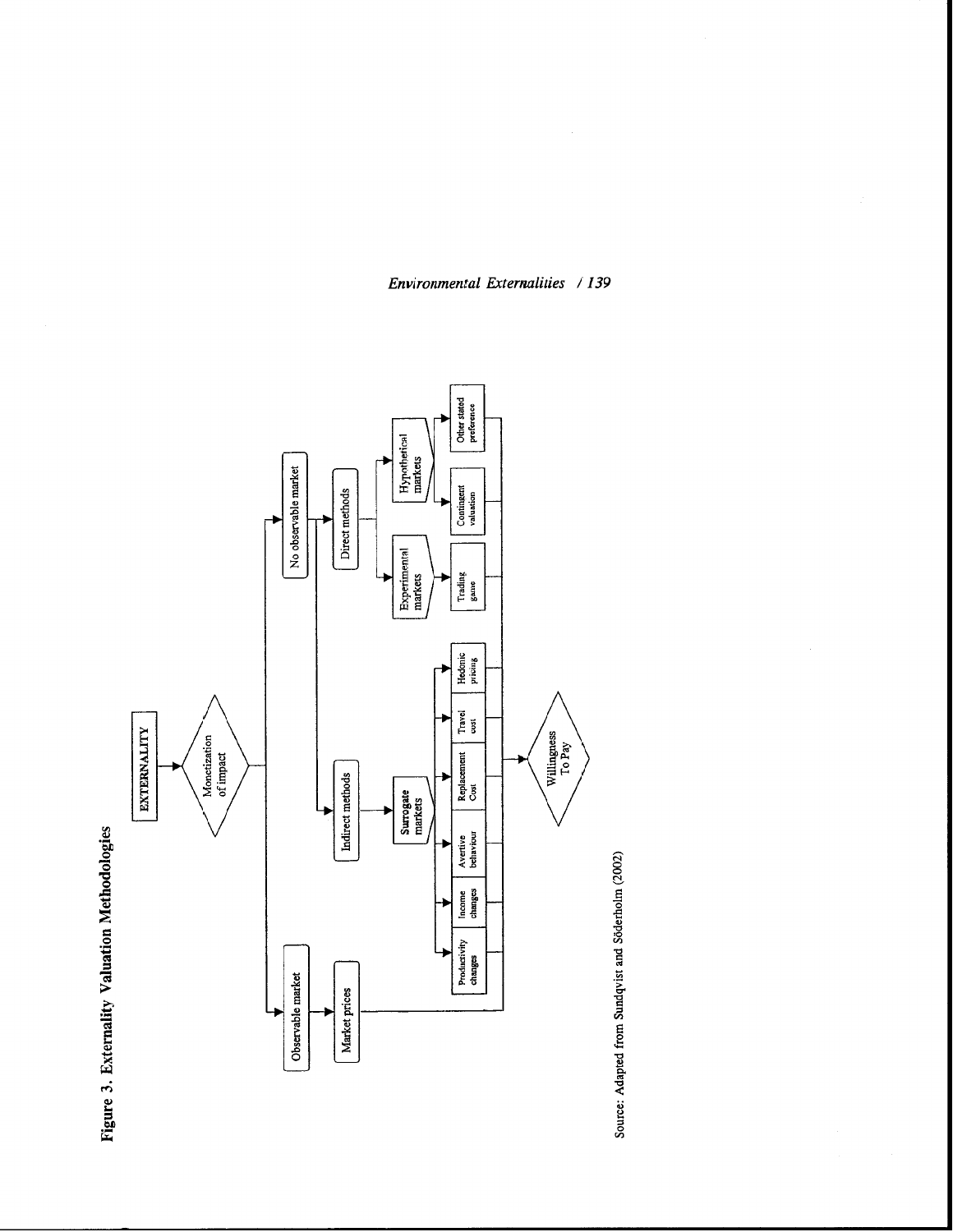# **4. THE COSTS OF ELECTRICITY GENERATING TECHNOLOGIES**

Power plants are most frequently compared on the basis of their levelized electricity cost (LEC), which relates the discounted capital cost of the plant, its annual operating and maintenance costs and fuel prices to the annual production of electricity to yield a value in cents per kWh.<sup>7</sup>

Renewable energy technologies that are, by their very nature, intermittent would incur fuel costs to the extent that backup capacity was used in order to maintain the desired supply of peaking power to the grid. At low levels of renewables penetration additional system costs would be negligible compared with generation costs, since variability would still be within normal tolerance levels for the system as a whole. Thereafter, higher levels of penetration will involve additional cost, since additional generation or electricity storage capacity would be required to meet peak demand if, for example, wind were unavailable.<sup>8</sup> As a consequence, at a purely financial level, the value of intermittent generation should be less than that of conventional generation by approximately these additional costs.<sup>9</sup>

Table 1 gives (indicative) levelized electricity costs in euro-cents per kilowatt hour (euro¢/kWh) for electricity generation by the major renewable and non-renewable technologies. Both coal and gas exhibit a clear absolute cost advantage over the bulk of renewable technologies, although electricity generated by "best performance" wind power has recently approached similar cost levels. Back-up generation costs associated with the intermittency of renewables to ensure reliability of supply are not included. Thus on purely financial grounds (inclusive of all forms of subsidy), renewable technologies would, in general, appear to be non-competitive. The cost "gap" has been narrowed significantly over the past two decades, a process that is expected to continue as reflected in projected cost levels for 2020 (Table 1). However, it is clear that significant policy actions to increase investment in research and development and to stimulate economies of scale in production and dissemination of renewables are required to meet environmental commitments on global climate change in any major way.

 9. The costs to the system of coping with unpredictable intermittency in the UK have been explored by Milborrow (2001).

 <sup>7.</sup> See, for example, Sorensen (2000) for a more detailed definition of levelized electricity costs.

 <sup>8.</sup> A high rate of penetration by intermittent renewables without electric storage could be facilitated by emphasis on advanced gas turbine power generating systems. Such power generating systems (characterised by low capital cost, high thermodynamic efficiency, and the flexibility to vary the electrical output quickly in response to changes in the output of intermittent power generating systems) would make it possible to back up the intermittent renewables at low cost, with little need for electrical storage.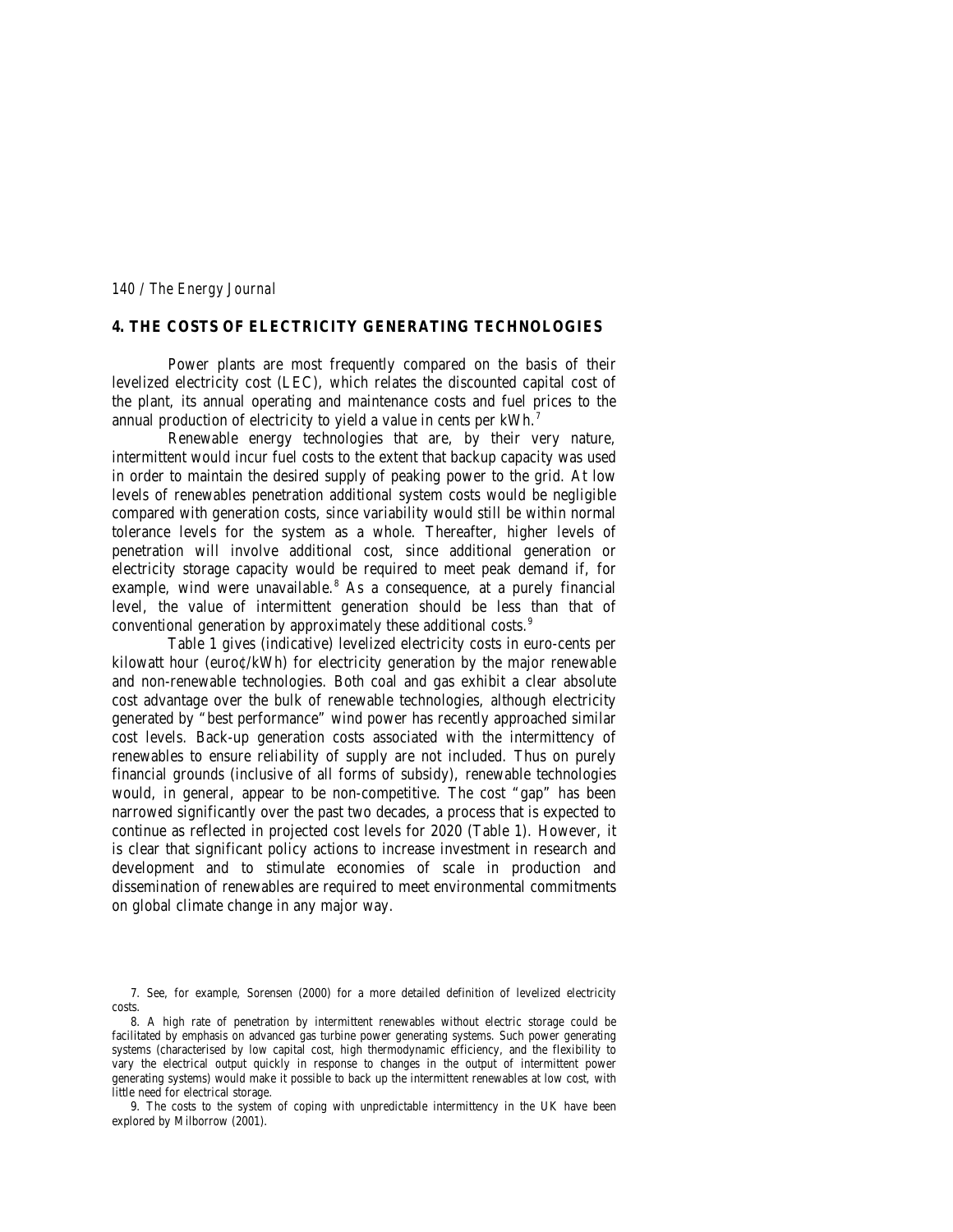| <b>Energy</b><br><b>Source</b>                                  | carrent and Expected Frends<br><b>Technology</b>                                                                                                                                                                         | <b>Current cost</b><br>(euro¢/kWh)        | <b>Expected future costs</b><br>beyond 2020 as<br>technology matures<br>(euroc/kWh)                                                               |
|-----------------------------------------------------------------|--------------------------------------------------------------------------------------------------------------------------------------------------------------------------------------------------------------------------|-------------------------------------------|---------------------------------------------------------------------------------------------------------------------------------------------------|
| Coal                                                            | Grid supply (generation only)                                                                                                                                                                                            | $3-5$                                     | Capital costs to decline<br>slightly<br>with<br>technical<br>progress. This may be<br>offset by increases in the<br>(real) price of fossil fuels. |
| Gas                                                             | Combined cycle (generation only)                                                                                                                                                                                         | $2 - 4$                                   |                                                                                                                                                   |
| Delivered<br>Grid<br>Electricity<br>from<br><b>Fossil Fuels</b> | · Off-peak<br>· Peak<br>· Average<br>Rural electrification                                                                                                                                                               | $2 - 3$<br>$15 - 25$<br>$8 - 10$<br>25-80 |                                                                                                                                                   |
| Nuclear                                                         |                                                                                                                                                                                                                          | $4-6$                                     | $3-5$                                                                                                                                             |
| Solar                                                           | Thermal electricity (annual insolation of<br>$2500$ kWh/m <sup>2</sup> )                                                                                                                                                 | $12 - 18$                                 | $4 - 10$                                                                                                                                          |
| Solar                                                           | Grid connected photovoltaics (annual<br>electrical output)<br>· Annual 1000kWh per kW<br>(e.g., UK)<br>· Annual 1500kWh per kW<br>(e.g., Southern Europe)<br>- Annual 2500kWh per kW<br>(e.g., lower latitude countries) | 50-80<br>$30 - 50$<br>$20 - 40$           | $~1$ 8<br>~5<br>$~-4$                                                                                                                             |
| Geothermal                                                      | Electricity<br>Heat<br>$\ddot{\phantom{0}}$                                                                                                                                                                              | $2 - 10$<br>$0.5 - 5.0$                   | $1-8$<br>$0.5 - 5.0$                                                                                                                              |
| Wind                                                            | Onshore<br>Offshore                                                                                                                                                                                                      | $3-5$<br>$6 - 10$                         | $2 - 3$<br>$2 - 5$                                                                                                                                |
| Marine                                                          | Tidal barrage (e.g. proposed River<br>$\ddot{\phantom{0}}$<br>Severn Barrage)<br>· Tidal stream<br>Wave                                                                                                                  | 12<br>$8 - 15$<br>$8 - 20$                | 12<br>$8 - 15$<br>$5 - 7$                                                                                                                         |
| <b>Biomass</b>                                                  | · Electricity<br>· Heat                                                                                                                                                                                                  | $5 - 15$<br>$1-5$                         | $4 - 10$<br>$1-5$                                                                                                                                 |
| <b>Biofuels</b>                                                 | Ethanol (cf. petrol & diesel)                                                                                                                                                                                            | $3-9(1.5-2.2)$                            | $2-4(1.5-2.2)$                                                                                                                                    |
| Hydro                                                           | · Large scale<br>· Small scale                                                                                                                                                                                           | $2 - 8$<br>$4 - 10$                       | $2 - 8$<br>$3 - 10$                                                                                                                               |

### **Table 1. Cost of Traditional and Renewable Energy Technologies Current and Expected Trends**

Source: Adapted from ICCEPT (2002). Units are euro-cents per kWh.

The cost data presented in Table 1, however, give a misleading indication of the extent of the cost disadvantage of renewables.

> Unlike fossil fuel technologies, the efficiency of renewable technologies is generally very site-specific. For example, it would be expected that photovoltaics in the UK would incur a higher cost per kWh than countries located at lower latitudes. In contrast, coal and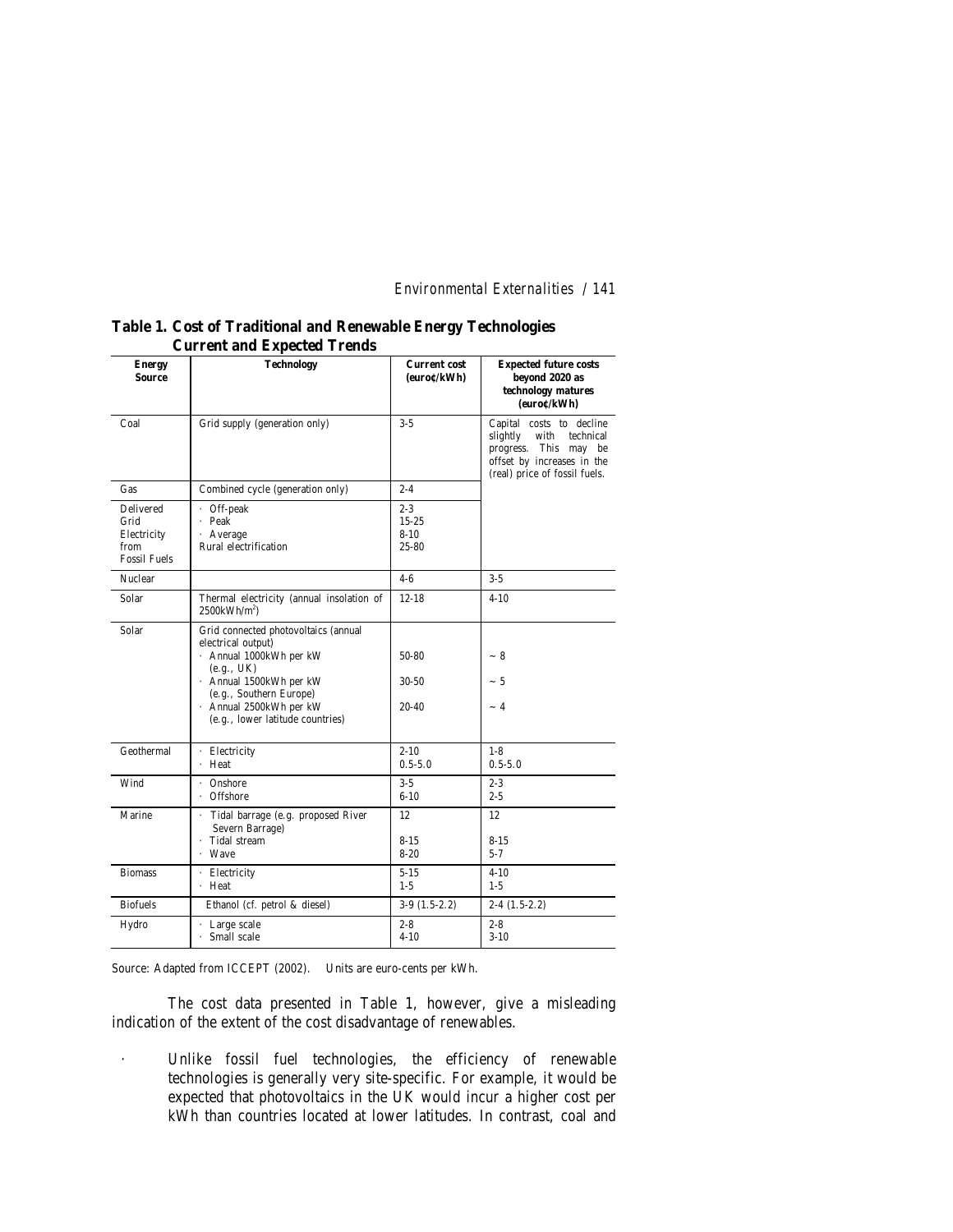# *142 / The Energy Journal*

(to a lesser extent) gas fired power plants use a fuel that is internationally traded and therefore of similar cost (net of transport charges) throughout the world. Thus, comparisons should be made on the basis of "optimal conditions" costs, rather than the full range that may incorporate old technologies and inappropriate siting decisions.

Photovoltaics is generally "delivered" as distributed electricity. Thus its cost should be compared with "delivered" (i.e., inclusive of transmission and distribution costs) electricity from other sources, both renewable and fossil fuel. In Table 1, cost ranges for delivered electricity are also given. Outside of rural electrification in developing countries the cost difference still favours fossil fuel technologies, but the divergence is considerably smaller than when delivery is ignored.

### **5. ASSESSING THE EXTERNALITIES OF POWER GENERATION**

Environmental externalities of energy production/consumption (whether based upon fossil fuel combustion, nuclear power or renewable technologies) can be divided into two broad (net) cost categories that distinguish emissions of pollutants with local and/or regional impacts from those with global impacts:

- · costs of the damage caused to health and the environment by emissions of pollutants other than those associated with climate change; and
- · costs resulting from the impact of climate change attributable to emissions of greenhouse gases.

The distinction is important, since the scale of damages arising from the former is highly dependent upon the geographic location of source and receptor points. The geographic source is irrelevant for damages arising from emissions of greenhouse gases.

Costs borne by governments, including direct subsidies, tax concessions, indirect energy industry subsidies (e.g., the cost of fuel supply security), and support of research and development costs, are not externalities. They do, however, distort markets in a similar way to negative externalities, leading to increased consumption and hence increased environmental degradation.

In order to address effectively these environmental matters, together with energy supply security concerns, radical changes in power generation, automotive engine, and fuel technologies will probably be required. Such changes must offer the potential for achieving negligible emissions of air pollutants and greenhouse gases, and must diversify the energy sector away from its present heavy reliance on fossil fuels (and particularly gasoline in the transportation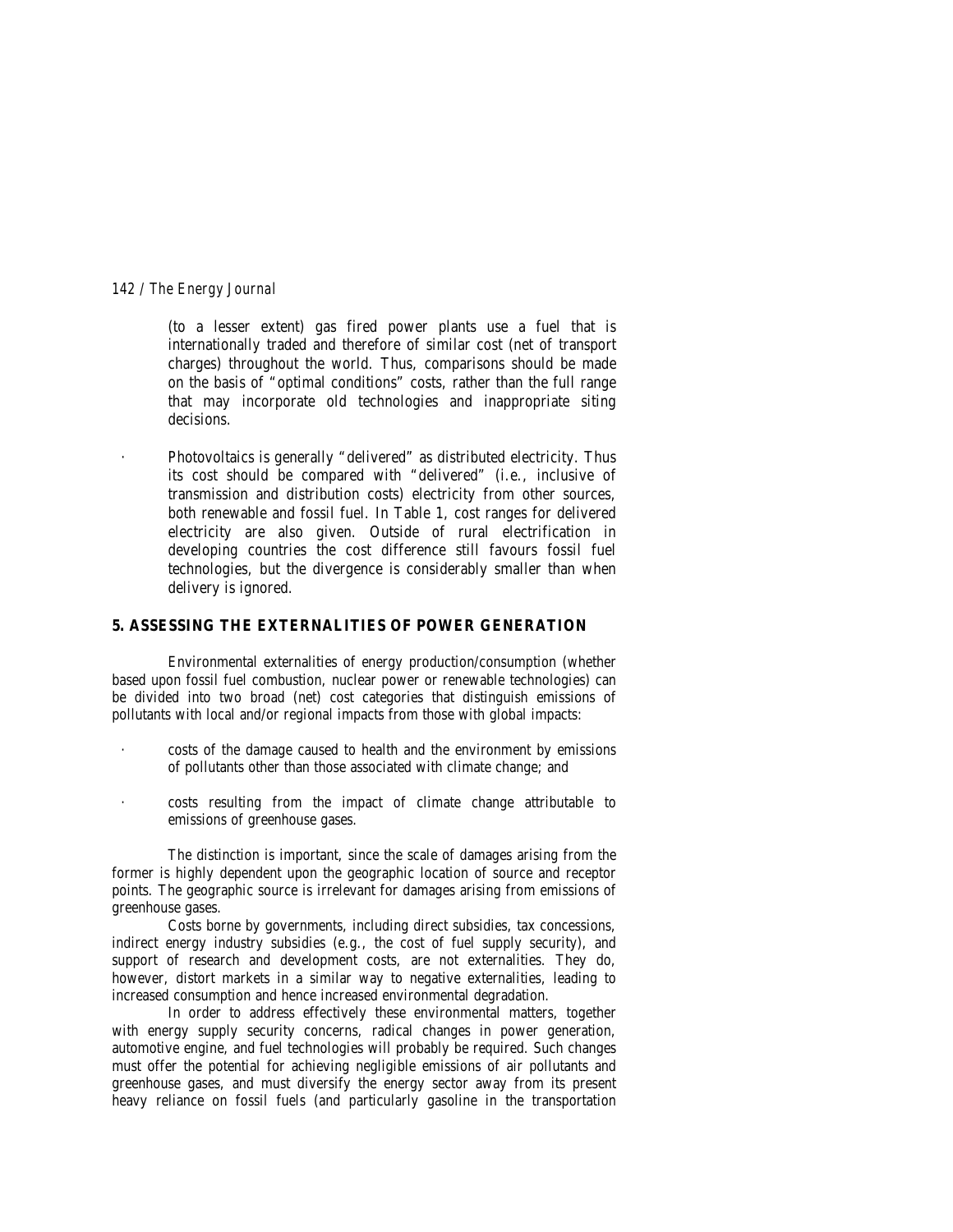sector). A number of technologies, including those that are solar or hydrogenbased, offer the long term potential for an energy system that meets these criteria.

However, a number of policy objectives that are more difficult to quantify are also of significance in the planning of future technology options. Currently, the most important of these would appear to be the security of supply of energy resources and their associated transmission and distribution systems.<sup>10</sup>

#### **5.1 Pollution Damage From Emissions Other Than CO<sup>2</sup>**

This category refers to costs arising from emissions that cause damage to the environment or to people. These include a wide variety of effects, including damage from acid rain and health damage from oxides of sulphur and nitrogen from fossil fuel power plants. Other costs in this category include such factors as power industry accidents (whether they occur in coal mines, on offshore oil or gas rigs, in nuclear plant, on wind farms, or at hydro plants), visual pollution, and noise.

Among the major external impacts attributed to electricity generation are those caused by atmospheric emissions of pollutants, such as particulates, sulphur dioxide  $(SO_2)$  and nitrogen oxide  $(NO<sub>x</sub>)$ , and their impacts on public health, materials and crops. The impact of these atmospheric pollutants on forests, fisheries and unmanaged ecosystems are also important but have not yet been quantified. Emissions of  $SO<sub>2</sub>$  and  $NO<sub>x</sub>$  have long range transboundary effects, which makes calculation of damages an imprecise exercise. Such calculations require measurement to be based upon the unique link between fuel composition, characteristics of the power unit, and features of the receptor areas. Thus estimated damage costs may vary widely across continents, and even within individual countries.

Estimated damages per tonne of pollutant for  $SO<sub>2</sub>$ ,  $NO<sub>x</sub>$ , and particulates vary greatly because of a number of factors. Briefly these are:

- Vintage of combustion technologies and presence of associated emissionreducing devices such as flue gas desulphurisation or low NOx burners;
- Population density in receptor areas for airborne pollutants;
- Fuel quality (particularly coal); and
- Mining and fuel transportation externalities (particularly accidents).

The major source of pollution is at the power generation stage for fossil fuels, whereas for renewables it tends to be during equipment manufacturing stages.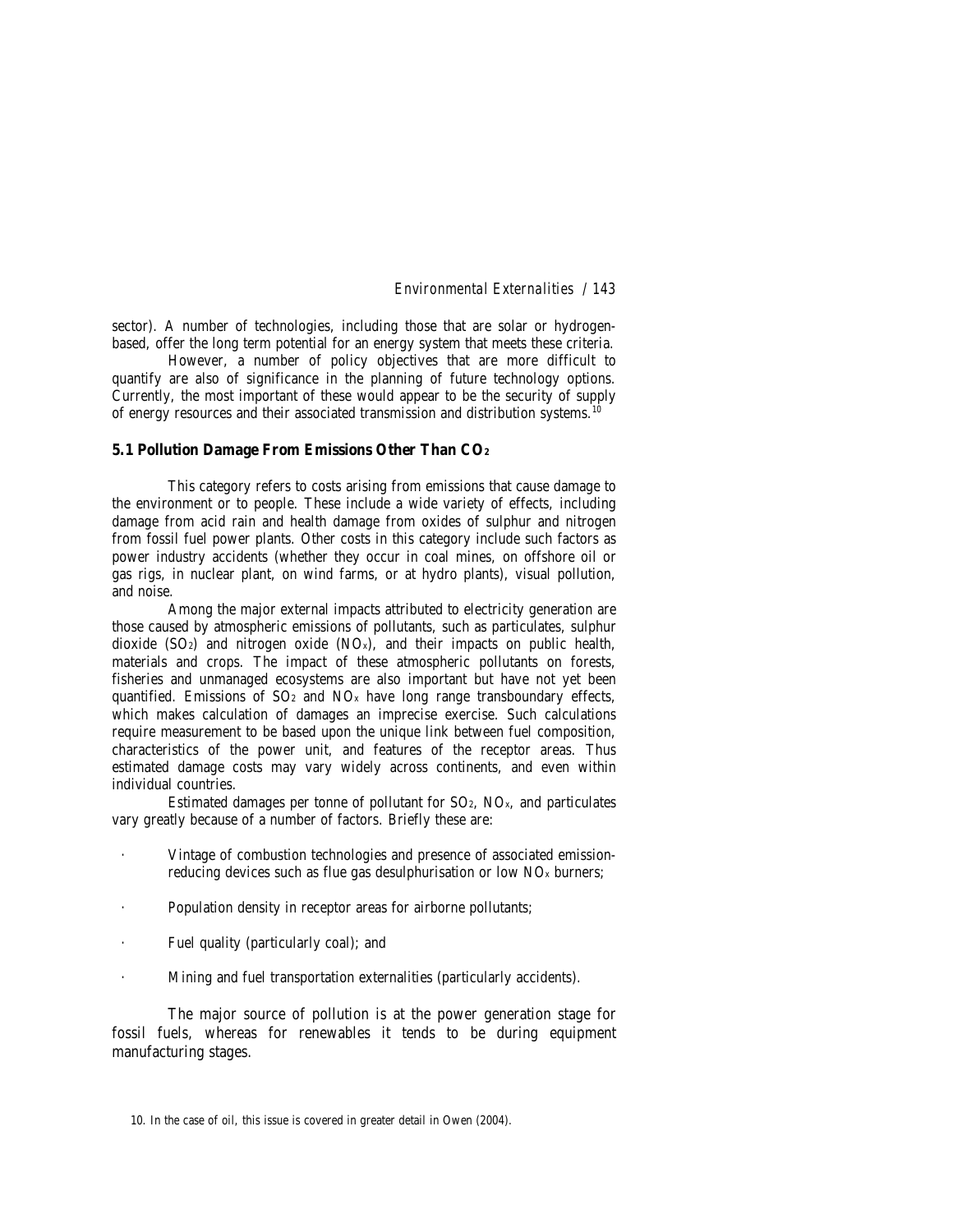### *144 / The Energy Journal*

However, damage estimates are dominated by costs arising from human health effects, which are largely determined by the population affected. Estimation of health impacts is generally based upon exposureresponse epidemiological studies and methodologies for placing a valuation on human life remain controversial.<sup>11</sup> As might be expected, countries that are sparsely populated, or populated in largely non-receptor areas, tend to have relatively low health damage costs.

The ExternE study has produced estimates of human health damages and other non-climate change pollution damages for the coal fuel cycle that range from 0.2 euro¢/kWh to 4.0 euro¢/kWh.<sup>12</sup> For the gas fuel cycle, where SO2 emissions are negligible, combined cycle gas turbine technology produces damages that are considerably lower per kWh than for coal, particularly for combined heat and power plants. Again, the largest damages occur where the plants are located close to high population density areas. Even then, damages do not exceed 1.0 euro¢/kWh, and are generally considerably lower than this figure. While power generation damages arising from the oil fuel cycle are, on average, marginally lower than those associated with coal, they too exhibit significant variation between plants.

It is evident from these damage values that the country-specific nature of these estimates does not permit an "average" global damage figure to be derived, and thus country (or regional) specific policies would be required in order to reduce existing damage levels. This could occur automatically if investment in new plant derived benefits from utilising technological developments that further reduced pollutants, whilst existing plants could be retrofitted with improved technology as it became available.

However, Rabl and Spadaro (2000) have estimated "typical" quantifiable,<sup>13</sup> average European conditions, non-CO<sub>2</sub> damages to be  $4.54$ euro¢/kWh for the coal fuel cycle, with a comparable estimate for gas of 1.12 euro¢/kWh. The discrepancy between these estimates and those of the ExternE study quoted earlier (that produced separate damage costs estimates for each pollutant in each country in the EU) is due to the higher damage costs attributed to the pollutants by Rabl and Spadaro (2000).

 11. See Aunan (1996) for a survey of exposure-response epidemiological studies. Rabl and Spadaro (2000) discuss the ExternE methodology used to derive monetary estimates of health impacts, whilst Pearce (2002) raises questions regarding the ExternE methodology.

12. European Commission (1998).

 13. A number of impacts were ignored either due to their being of a very minor nature or where insufficient knowledge is available to derive credible estimates.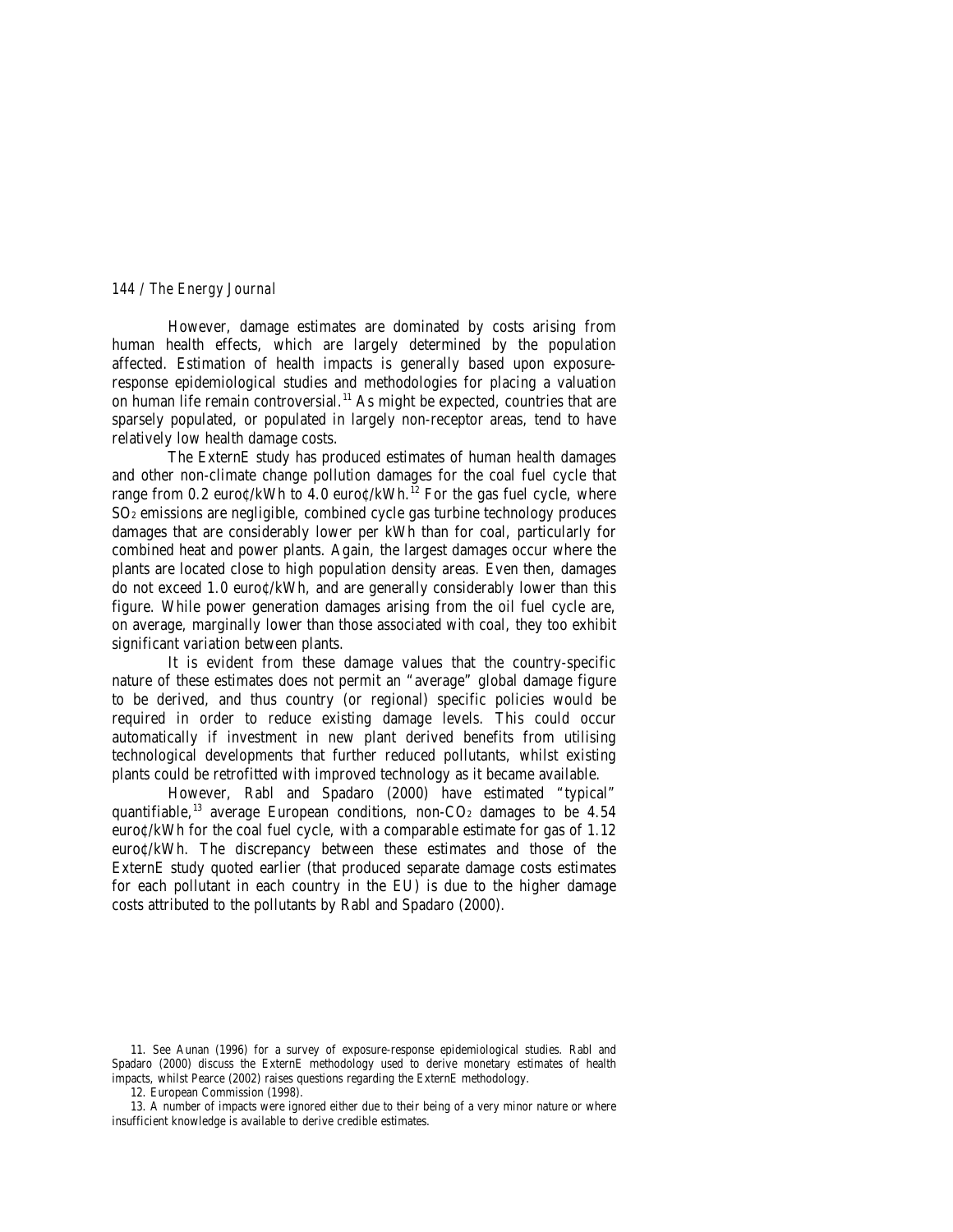#### **5.2 The External Damage Costs of Emissions of Carbon Dioxide**

This category refers to external costs arising from greenhouse gas emissions from electricity generating facilities that lead to climate change with all its associated effects. This is a very contentious area, and the range of estimates for the possible economic ramifications of global climate change is vast. Costs associated with climate change, such as damage from flooding, changes in agriculture patterns and other effects, all need to be taken into account. However, there is a lot of uncertainty about the magnitude of such costs, since the ultimate physical impact of climate change has yet to be determined with precision. Thus, deriving monetary values on this basis of limited knowledge is, at present, an imprecise exercise.

| <b>Technology</b> | <b>Fuel</b>       | <b>Construction</b> | <b>Operation</b> | <b>Total</b> |
|-------------------|-------------------|---------------------|------------------|--------------|
|                   | <b>Extraction</b> |                     |                  |              |
| Coal-fired (Con)  |                   | 1                   | 962              | 964          |
| AFBC              |                   |                     | 961              | 963          |
| <b>IGCC</b>       |                   | 1                   | 748              | 751          |
| Oil-fired         |                   | -                   | 726              | 726          |
| Gas-fired         |                   |                     | 484              | 484          |
| <b>OTEC</b>       | N/A               | 4                   | 300              | 304          |
| Geothermal        | $<$ 1             |                     | 56               | 57           |
| Small hydro       | N/A               | 10                  | N/A              | 10           |
| Nuclear           | ~2                | 1                   | 5                | 8            |
| Wind              | N/A               | 7                   | N/A              | 7            |
| Photovoltaics     | N/A               | 5                   | N/A              | 5            |
| Large hydro       | N/A               | 4                   | N/A              | 4            |
| Solar thermal     | N/A               | 3                   | N/A              | 3            |
| Wood (SH)         | $-1509$           | 3                   | 1346             | $-160$       |

**Table 2. CO2 Emissions from Different Electricity Generation Technologies CO2 Emissions (tonnes per GWh)**

Source: IEA (1989)

Abbreviations:

| AFBC        | Atmospheric Fluidised Bed Combustion          |
|-------------|-----------------------------------------------|
| <b>BWR</b>  | <b>Boiling Water Reactor</b>                  |
| Con         | Conventional                                  |
| <b>IGCC</b> | <b>Integrated Gasification Combined Cycle</b> |
| <b>OTEC</b> | Ocean Thermal Energy Conversion               |
| SH.         | Sustainable Harvest                           |

Table 2 sets out typical life-cycle  $CO<sub>2</sub>$  emissions (in tonnes per GWh) of the major forms of electric power generation. From this table it can be noted that CO2 emissions from coal and oil-based technologies far exceed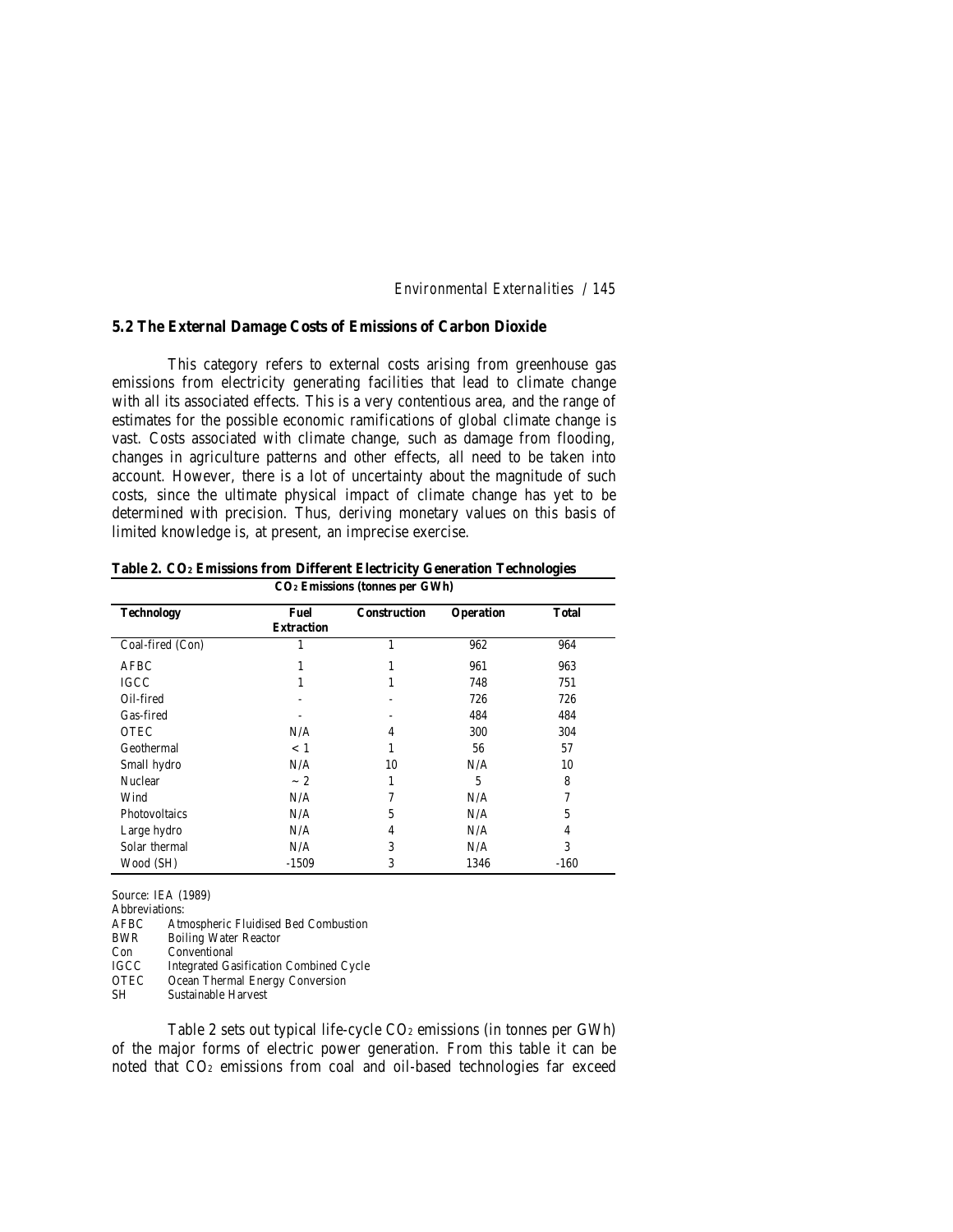those of the "renewables" and are about twice those of gas. In terms of damage costs from  $CO<sub>2</sub>$  alone, based upon an updated ExternE estimate<sup>14</sup> of 29 euro/tonne CO2, (or 8 euro/tonne C) a "typical," average European conditions, coal fuel cycle would cause damage equivalent to  $2.8$  euro $\zeta$ /kWh. The comparable damage cost for gas would be  $1.4 \text{ euroC/kWh}$ .<sup>15</sup>

# **5.3 External Damage Costs for Electricity Production**

Table 3 gives cost ranges (euro¢/kWh) for quantifiable external costs associated with the range of electricity generation technologies for countries within the European Union. The ranges are often relatively large, reflecting variations in generation technology (and hence emission levels per kWh) and geographic location (and hence damage costs per kWh).

Based upon the Rabl and Spadaro estimates, a typical, average European conditions, new baseload plant, would have total quantifiable damage costs of 7.27 euro¢/kWh for a coal fuel cycle, and 2.37 euro¢/kWh for gas. Both of these estimates fall within their respective "EU range" in Table 3, despite the relatively high assumed damage costs relative to the ExternE study.

These "typical" estimates indicate that total damage costs associated with the coal cycle are (approximately) three times those of gas and a very large multiple of those for renewable energy technologies.<sup>16</sup> If these typical "externality adders" are combined with the lower bounds of the "current" cost data given in Table 1, the gas fuel cycle would exhibit a marked societal cost advantage over all other modes of generation with the exception of wind and hydro.

If the "environmental adders" were to be imposed upon expected future costs, then it is clear that by 2020, under the best operating conditions, many other renewables will become less costly than either gas or coal on the basis of the societal cost of electricity production. Such a comparison is fraught with problems, however, as the external costs per kWh associated with both emissions of pollutants and climate change in 2020 are likely to differ significantly from those given in Table  $3<sup>17</sup>$  To a large extent differences will depend upon the success or otherwise of GHG abatement programs over the same period. A decline in damage costs arising from

16. The exception being some biomass technologies.

 17. In addition, the implicit assumption that the real price of fossil fuels will remain constant may not be valid.

 <sup>14.</sup> Rabl and Spadaro (2000).

 <sup>15.</sup> For new baseload plants these damages are likely to be a little lower, reflecting higher levels of efficiency in power generation. In this context, Rabl and Spadaro (2000) quote estimates of 2.73 euro¢/kWh and 1.25 euro¢/kWh for coal and gas respectively.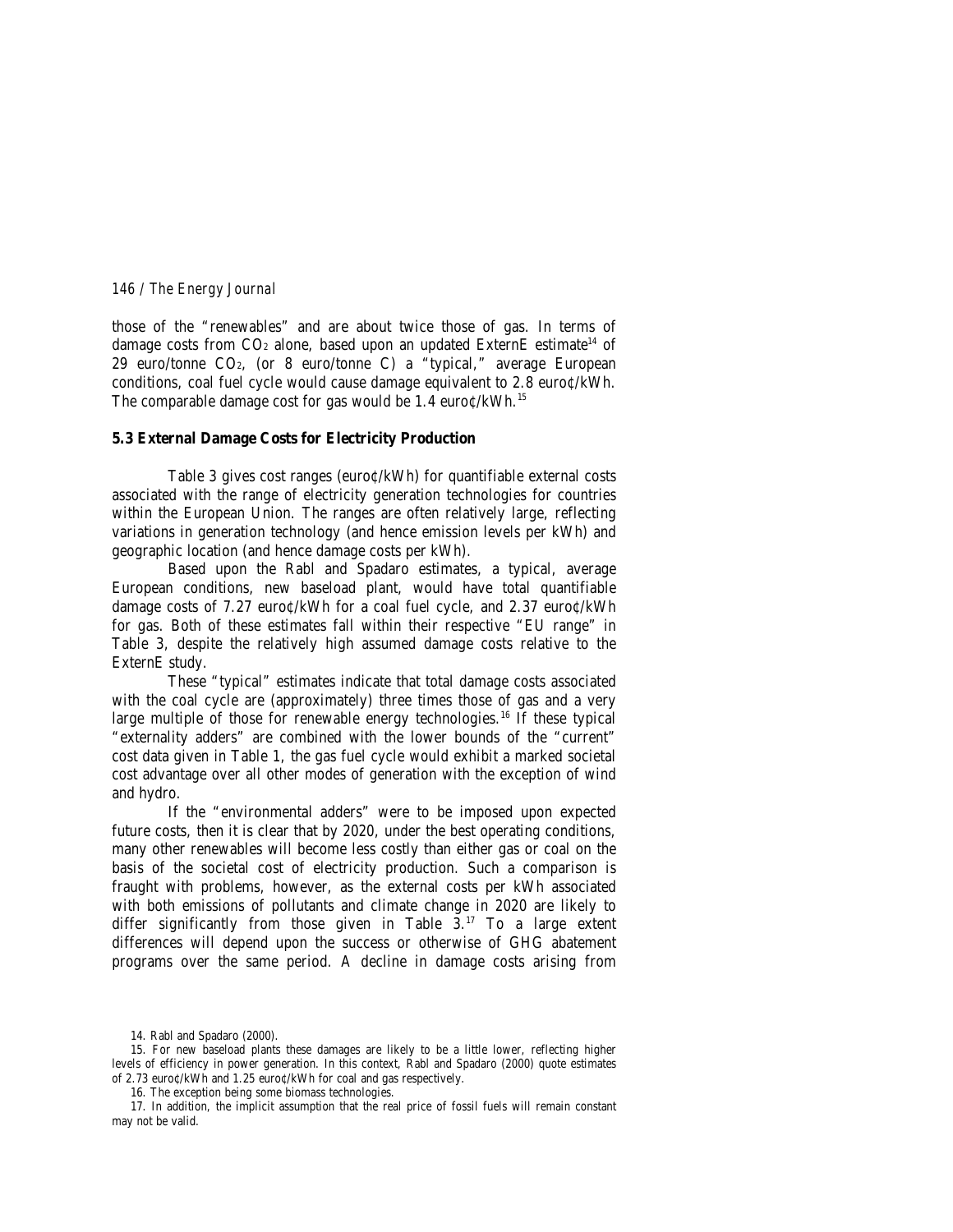emissions of non-GHGs can also be expected to occur as a consequence of continuing improvements in emission-reduction technology and retirement of older plant.

|                    | (range, eurov/KWM) |         |          |            |                |                |              |     |             |
|--------------------|--------------------|---------|----------|------------|----------------|----------------|--------------|-----|-------------|
|                    | Coal &             | Peat    | Oil      | <b>Gas</b> | <b>Nuclear</b> | <b>Biomass</b> | Hydro        | PV  | <b>Wind</b> |
| Country            | Lignite            |         |          |            |                |                |              |     |             |
|                    |                    |         |          | $1-3$      |                | $2 - 3$        | 0.1          |     |             |
| Austria            |                    |         |          |            |                |                |              |     |             |
| Belgium            | $4 - 15$           |         |          | $1 - 2$    | 0.5            |                |              |     |             |
| Germany            | $3-6$              |         | $5 - 8$  | $1 - 2$    | 0.2            | 3              |              | 0.6 | 0.05        |
| Denmark            | $4 - 7$            |         |          | $2 - 3$    |                | 1              |              |     | 0.1         |
| Spain              | $5 - 8$            |         |          | $1 - 2$    |                | $3-5$          |              |     | 0.2         |
| Finland            | $2 - 4$            | $2 - 5$ |          |            |                | $\mathbf{1}$   |              |     |             |
| France             | $7 - 10$           |         | $8 - 11$ | $2 - 4$    | 0.3            | 1              | $\mathbf{1}$ |     |             |
| Greece             | $5 - 8$            |         | $3-5$    | 1          |                | $0 - 0.8$      | $\mathbf{1}$ |     | 0.25        |
| Ireland            | $6 - 8$            | $3-4$   |          |            |                |                |              |     |             |
| Italy              |                    |         | $3-6$    | $2 - 3$    |                |                | 0.3          |     |             |
| <b>Netherlands</b> | $3-4$              |         |          | $1 - 2$    | 0.7            | 0.5            |              |     |             |
| Norway             |                    |         |          | $1 - 2$    |                | 0.2            | 0.2          |     | $0 - 0.25$  |
| Portugal           | $4 - 7$            |         |          | $1 - 2$    |                | $1 - 2$        | 0.03         |     |             |
| Sweden             | $2 - 4$            |         |          |            |                | 0.3            | $0 - 0.7$    |     |             |
| United             | $4 - 7$            |         | $3-5$    | $1 - 2$    | 0.25           | 1              |              |     | 0.15        |
| Kingdom            |                    |         |          |            |                |                |              |     |             |
| EU range           | $2 - 15$           | $2-5$   | $3 - 11$ | $1-4$      | $0.2 - 0.7$    | $0-5$          | $0-1$        | 0.6 | $0 - 0.25$  |

|  |                                         | Table 3. External Costs for Electricity Production in the EU |  |  |
|--|-----------------------------------------|--------------------------------------------------------------|--|--|
|  | $(\text{range} \cdot \text{error}/kWh)$ |                                                              |  |  |

Source: Adapted from European Commission (2003)

# **5.4 Uncertainty and the Marginal Costs of CO2 Emissions<sup>18</sup>**

Tol (2003) has reviewed 88 estimates, from 22 published studies, of the marginal cost of carbon dioxide emissions and combined them to form a probability density function. He found that the function is strongly skewed to the right, with a mode of \$5/tonne of carbon (tC), a mean of \$104/tC, and a 95th percentile of \$446/tC. Including only peer-reviewed studies in the analysis, gave corresponding estimates of \$5, \$57, and \$307 respectively. Thus not only is the mean estimate substantially reduced, but so is the degree of uncertainty. Equity weighting<sup>19</sup> and changing discount rates were also shown to have significant effects on these estimates. Overall, Tol concluded that, for all practical purposes,

 18. Original data were quoted in US\$. At the time of writing, US\$1.0 was equivalent to approximately 1.25 euro.

 19. Equity weighting gives a higher weight to damages that occur in poor countries relative to the same cost of damage in a rich country. It requires the specification of a social welfare function in order derive the weights. Pearce (2003) illustrates the effects of equity weighting on damages arising from climate change.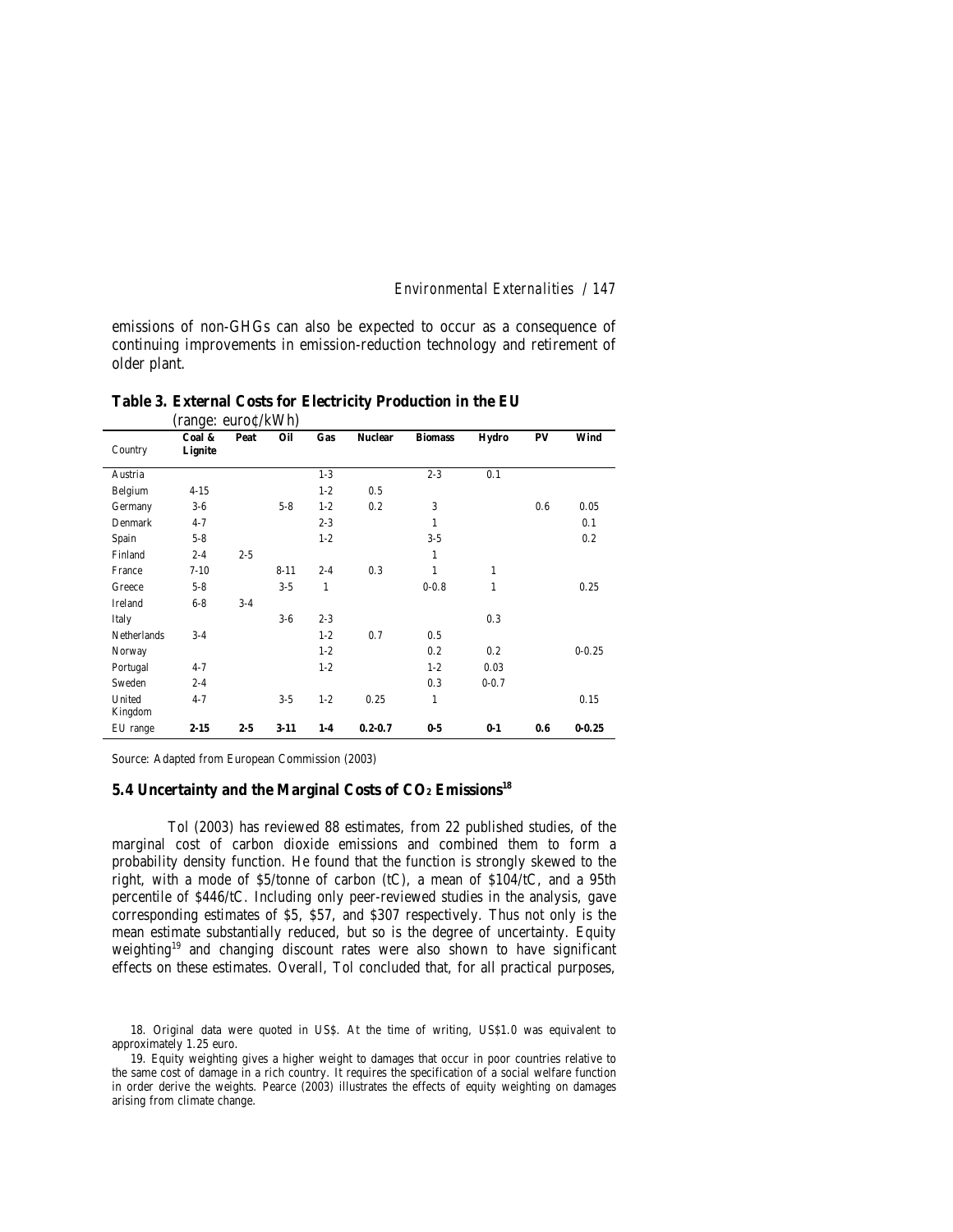it is unlikely that the marginal costs of  $CO<sub>2</sub>$  emissions would exceed  $$50/tC$  or (40) euro/tC) and are likely to be substantially lower.

Based upon a constant discount rate and without equity weighting, Pearce (2003) quotes a range of \$4-9/tC. Equity weighting, using a marginal utility of income elasticity of unity, changes the range to \$3.6-\$22.5 (2.9-18.0 euro)/tC. A time varying discount rate raised this range to \$6.5-\$40.5 (5.2-32.4 euro)/tC. All estimates, therefore, are well below Tol's upper bound of \$50/tC (40 euro/tC), and the \$8/tC quoted earlier falls towards the lower bound of Pearce's final range.

# **6. INTERNALISING THE EXTERNALITIES OF ELECTRICITY PRODUCTION**

# **6.1 Internalising Externalities**

At least in theory, the most efficient process for imposing the "polluter pays principle" would be to internalise as many of the externalities of power generation as possible. Using the marketplace would permit energy producers and consumers to respond to such price signals in the most efficient and cost-effective way.

However, it should be emphasised that only external damage costs associated with emissions from fossil fuel combustion have been considered explicitly in these calculations. Those associated with other forms of power generation, in addition to security of supply considerations and energy subsidies must also be incorporated into the analysis in order to achieve a reasonable balance across the range of power generating technologies, both conventional and renewable. For example, without such action nuclear power, with its negligible level of CO2 emissions per kWh but significant subsidies and radioactive waste management costs, would possess an apparent marked competitive advantage over all other technologies (with the exception of some hydro systems), both renewable and non-renewable. However, as noted earlier, costs associated with emission of pollutants other than CO2 can be very variable and tend to be site-specific.

Once monetary values have been derived to reflect the external costs of differing technologies, the next step is to devise a mechanism for "internalising" them into market prices. In theory, an energy tax would represent a relatively straightforward solution, although the practicalities of its imposition would be fairly complicated. The tax would be required to be imposed at differential rates, depending upon the total estimated damages resulting from the fuel in question. A simple carbon tax alone, for example, would not impose any cost on the nuclear power industry. The tax would also have to be imposed by all nations, to ensure that the competitiveness of their industries in global markets was not compromised. The resulting tax revenue would also have to be distributed in such a way that implicit energy subsidies were not (re-) introduced. Finally, the worst of any social impact of energy taxes on poorer sections of society would have to be offset to ensure that the tax burden was not disproportionate in its incidence.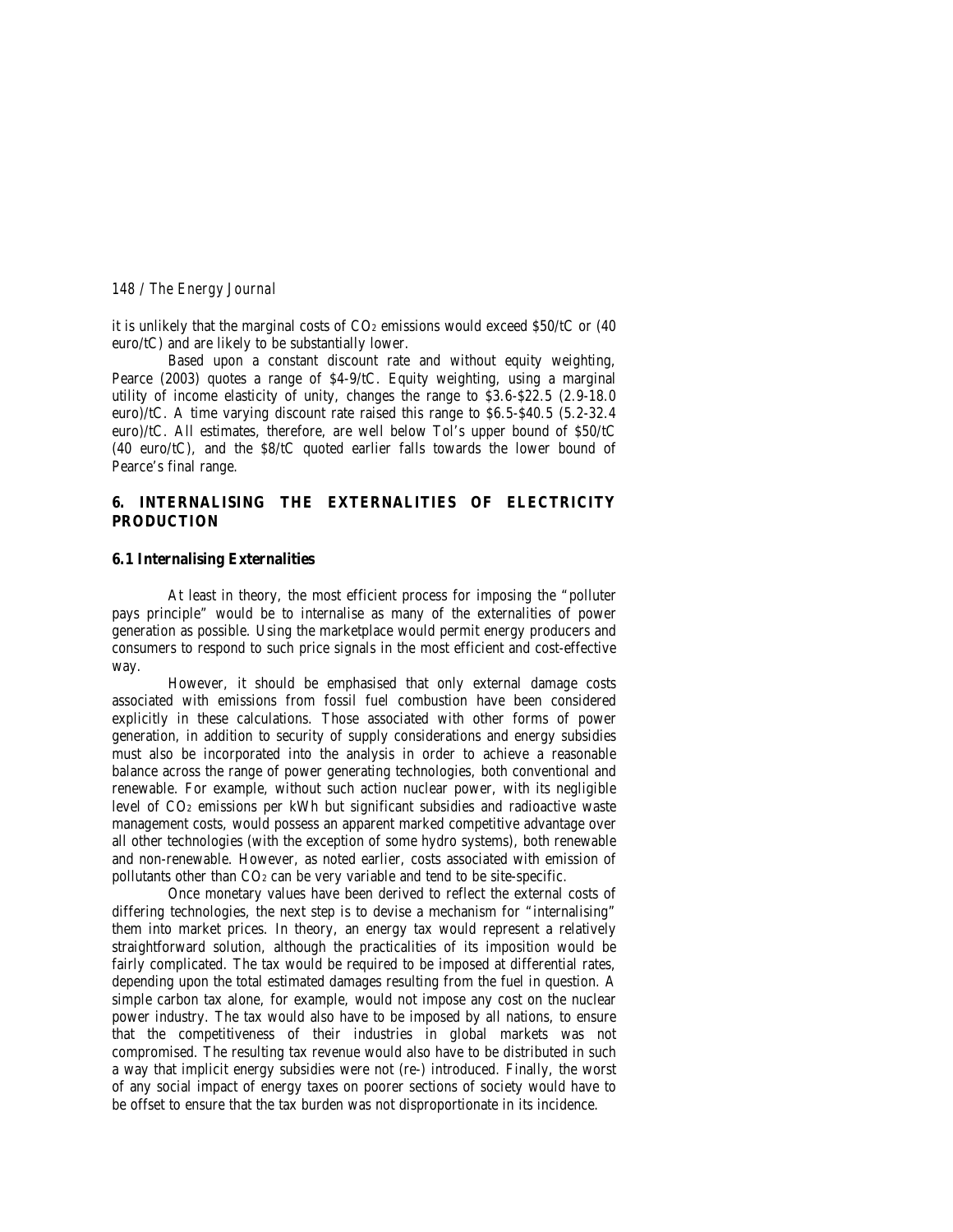An alternative approach to the problem of reflecting external costs, and one that would possibly cause less economic disturbance, would be to introduce "environmental credits" for the uptake of renewable energy technologies. Examples are currently commonplace. However, such credits do not "internalise" the social costs of energy production but rather subsidise renewables. In addition, the taxpayer pays the subsidy and not the electricity consumer, thus rejecting the "polluter pays principle." Their attractiveness to governments is that they can be justified as a carbon offsetting initiative that is far more politically palatable than a carbon tax.

As noted earlier, leading renewable energy technologies are characterised by relatively high initial capital costs per MW of installed capacity, but very low running costs. This characteristic can make renewable technologies financially unattractive compared with traditional fossil fuel derived power using traditional project evaluation techniques based upon the anticipated life of the electricity generating facility (say, 30 years). However, in terms of an economic/environmental evaluation, the relevant time frame should be set by the date at which all of the consequences attributable to the project had ceased to exist. In the context of  $CO<sub>2</sub>$  emissions from fossil fuel power stations this period could exceed 100 years, and in the case of spent-fuel storage for nuclear plants many hundreds of years. Further, it is likely that the value of emission reduction will continue to rise into the future given projected world population growth, economic growth, and the subsequent difficulties in meeting global climate change agreements. In this context, the rate of discount is crucial in assessing the relative cost and benefit streams of alternative energy technologies in the context of intergenerational equity (Philibert, 1999; Newell and Pizer, 2003; and Weitzman, 2001).

#### **6.2 Policy Options for "Internalising" Externalities**

Estimated damage costs associated with externalities of fossil fuel combustion tend to lack precision,<sup>20</sup> which would make the imposition of environmental "adders" a very controversial policy option. Further, it should be remembered that valuation of externalities is predicated on the discipline of welfare economics, where economic (or allocative) efficiency is the guiding principle. Distributional assumptions are, at least at that level, ignored. In addition, most actions will be based upon control or abatement costs and therefore their relationship with the precise cost of damage arising from the externality may be very tenuous.<sup>21</sup> However, a number of second-

 <sup>20.</sup> See Sundqvist (2004) for an analysis of the causes of the disparity of electricity externality estimates.

 <sup>21.</sup> See Section 9 for an extended discussion of the distinction between control and damage costs.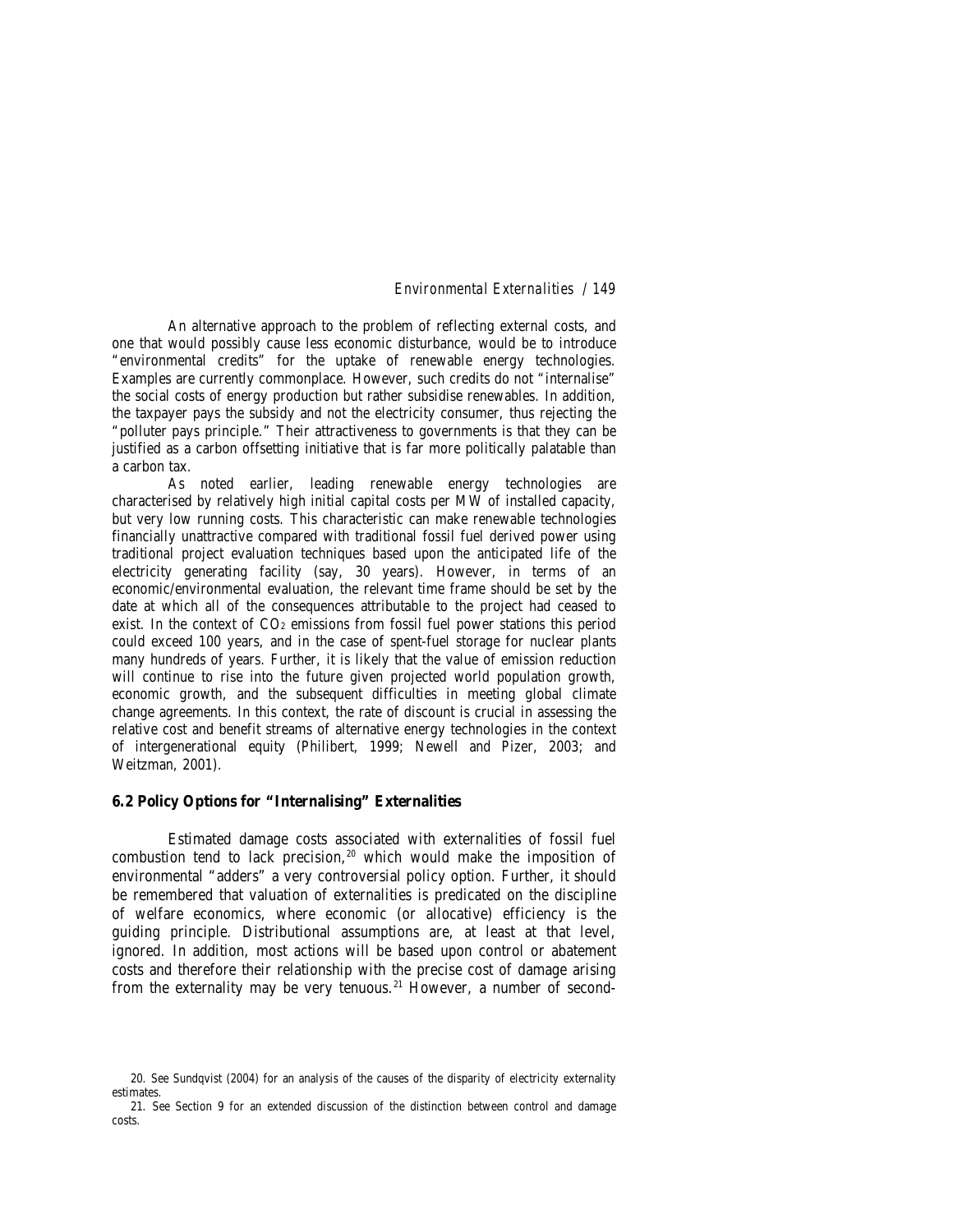best options are available that could, at least partially, approximate the desired outcome.

# *Direct Government Actions*

Governments generally exercise effective control over many parts of western economies, including buildings, employees, vehicle fleets, infrastructure, government corporations, joint ventures, land and resource management, and the allocation of research and development budgets. Because externalities are a form of market failure, Government intervention is justified in order to minimise their impacts on the community. Where taxing polluters is deemed to be politically unacceptable, then environmentally benign technology could be encouraged through grants and subsidies.

### *Voluntary Actions*

Governments may try to influence the actions of households and firms by voluntary means, such as information campaigns, advertising, environmental product labelling, demonstration projects, and facilitating voluntary environmental initiatives.

### *Economic Instruments*

In principal, this would involve imposing an emissions tax on consumption of the commodity in question, reflecting the damage incurred by society. In practice, this is more likely to involve taxation at a level that would control emissions to an acceptable standard (i.e., a control cost). Alternatively, tradeable permits could be introduced to restrict emissions to the required standard. In theory the two instruments are equivalent for meeting a given standard, although in practice they can differ significantly in their impacts. $22$ 

Although the implementation of carbon taxes at the international level has been discussed extensively, politically it has never been acceptable to a wide range of countries. Both the negotiation of a carbon tax rate at the international level and the implementation of a carbon tax regime have turned out to be too complex. Difficulties lie in deciding on a level of tax and on how the resulting revenue should be used or redistributed.

One of the first proposals for a carbon tax was US President Clinton's 'BTU' tax, which was discarded in 1994. In 1992, the European Commission (EC) put forward a proposal for a European Union-wide tax on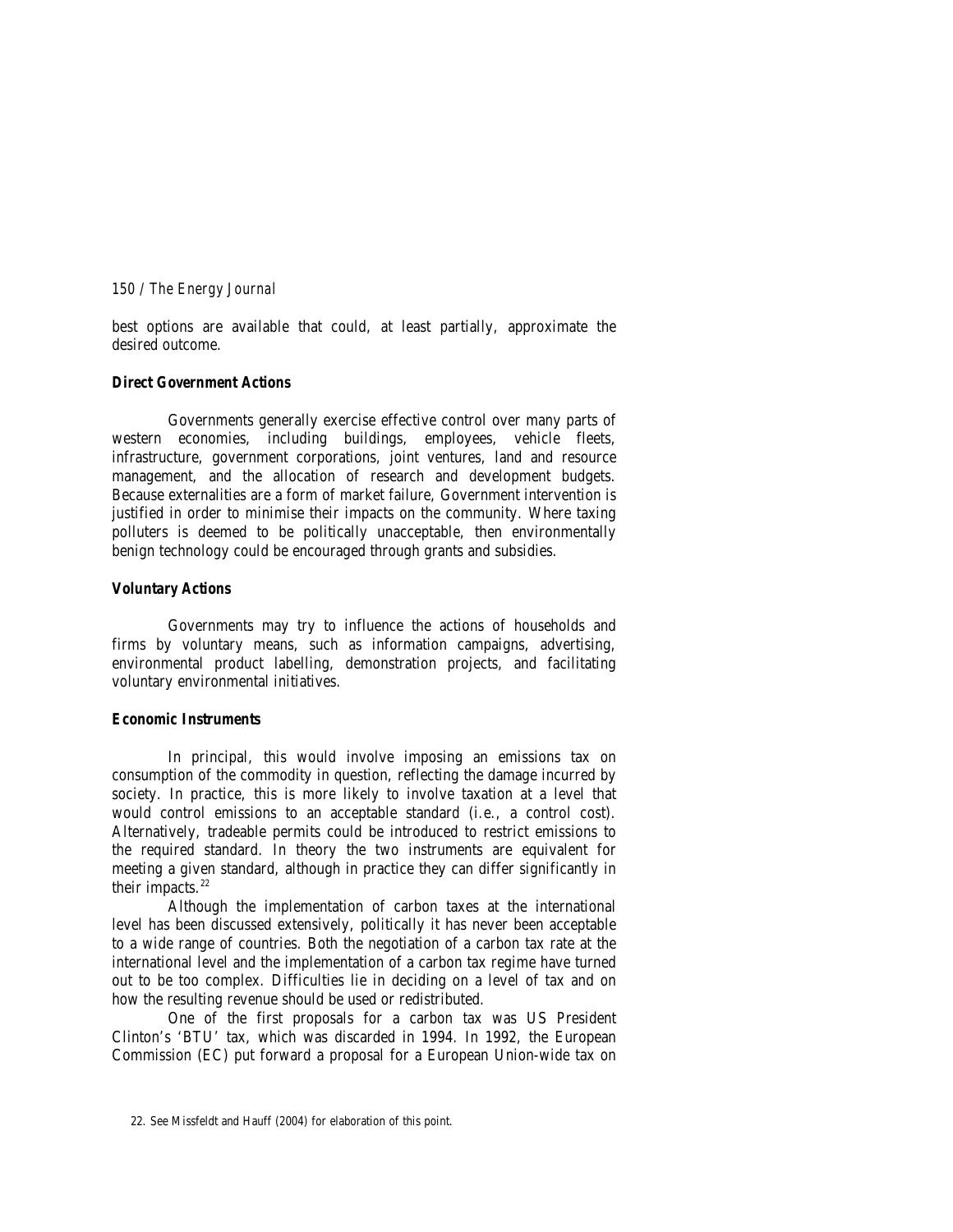all energy products, except renewable energy sources. Half of the tax would have been based on the energy content, and half on the carbon content of fuels. After the EC proposal had been faced by severe opposition by the British government it was eventually abandoned at the end of the nineties. The EC subsequently encouraged its member states to adopt carbon taxes at the national level.

Carbon taxes have been implemented in Denmark, Finland, Germany, the Netherlands, Norway, Sweden, and the United Kingdom. Details are given in Table 4. Although these taxes have been named carbon taxes, they don't usually have a common tax base. For example, carbon taxes in Denmark and the United Kingdom are imposed on a per kilowatt hour basis on the consumption of electricity, whilst carbon taxes on natural gas in Denmark, Norway, Sweden and the United Kingdom are imposed on cubic metres  $(m^3)$  of natural gas consumed.<sup>23</sup>

In addition, there are many countries that have adopted taxes on energy consumption that act implicitly as a carbon tax without, however, being called a carbon tax. Moreover, the impact of these carbon taxes not only hinges on the size of the tax rate but also on the modalities and rules for the recycling of the revenue of these taxes. These are commonly very complex, as they are the result of negotiations of all stakeholders, especially those firms who will be affected by the tax.

Unlike carbon taxes, the first carbon emissions trading regime to emerge was at the international level. In fact, the agreement on the Kyoto Protocol negotiations in 1997 could only be achieved by adopting provisions for trading greenhouse gas emissions internationally. The regime under the Kyoto Protocol is a cap-and-trade regime. The most important driving factor was the concern of the USA that they would not be able to implement sufficiently strong domestic policies to meet their 7% emissions reduction target, and that they needed a cost-effective means of meeting their emissions reductions. The trading mechanisms adopted under the Kyoto Protocol are commonly referred to as 'flexibility mechanisms'.

 23. In the case of the Climate Change Levy in the UK, Pearce (2003) has calculated implicit carbon tax rates to be £16/tC for coal,  $\hat{\text{t}}$  30/tC for gas and £31/tC fore electricity. For a genuine carbon text, of course, these rates should be identical. Further, the UK government has adopted £ 70/tC (under review) as its measure of marginal damage resulting from climate change. So the long-term carbon tax is a long way from reflecting a true Pigovian tax rate. In contrast, Pearce notes that the rate of a carbon tax implicit in UK fuel excise duty far exceeds (by a factor of 5) this £ 70 figure (which in itself appears to be unrealistically high).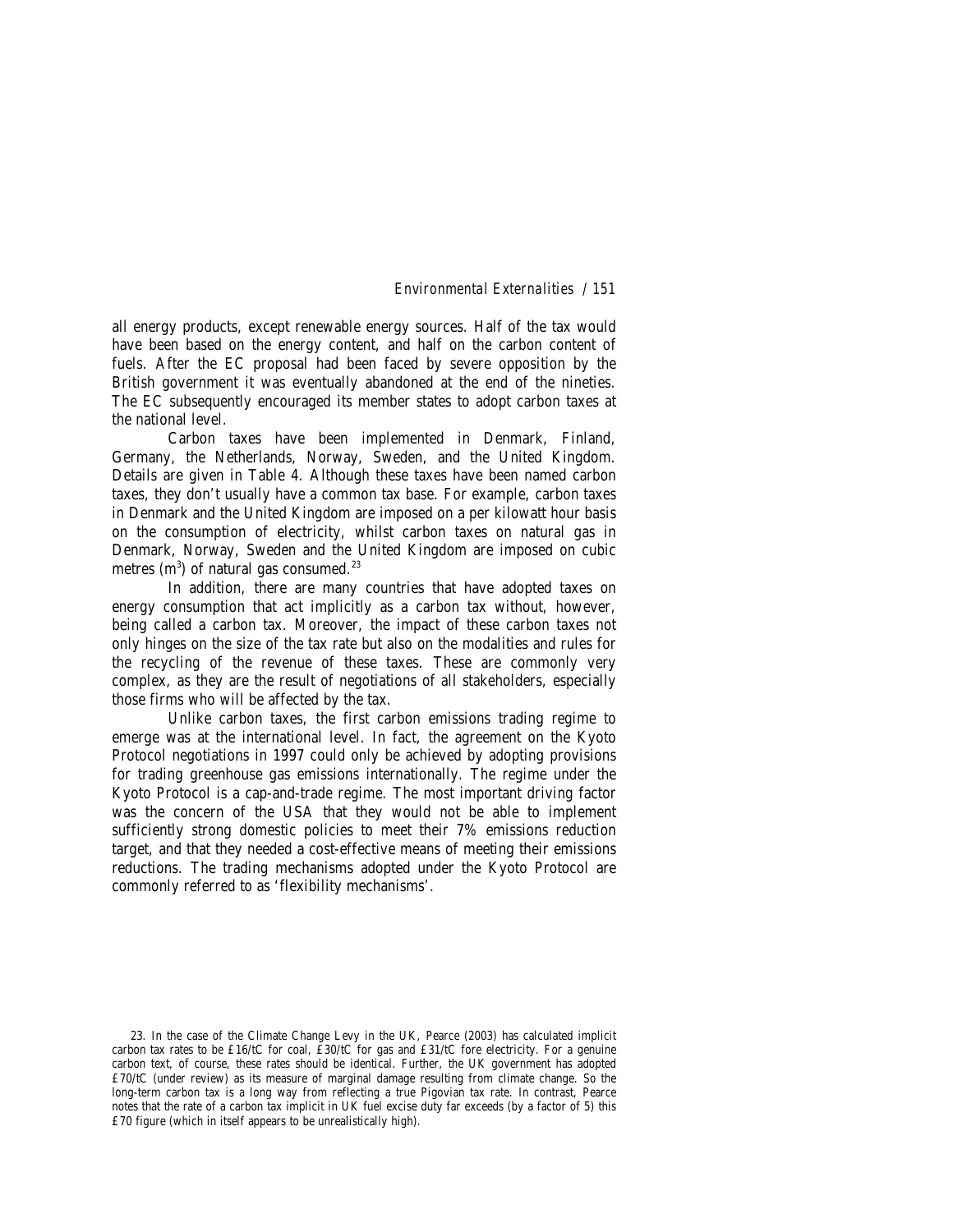|                    | omoumpuon                                                                            |                                                                         |
|--------------------|--------------------------------------------------------------------------------------|-------------------------------------------------------------------------|
| <b>Country</b>     | Tax                                                                                  | Tax<br>(euro/kWh,<br>rate<br>where<br>otherwise<br>except<br>indicated) |
| Austria            | Energy tax                                                                           | 0.015                                                                   |
| Belgium            | Energy fee (low frequency electricity)                                               | 0.0013641                                                               |
| Denmark            | Duty on CO <sub>2</sub>                                                              | 0.0134                                                                  |
| Denmark            | Duty on electricity (heating)                                                        | 0.0673                                                                  |
| Denmark            | Duty on electricity (other purposes)                                                 | 0.076                                                                   |
| Finland            | Excise on fuels (manufacturing sector)                                               | 0.0042073                                                               |
| Finland            | Excise on fuels (rest of the economy)                                                | 0.0069                                                                  |
| Finland            | Strategic stockpile fee                                                              | 0.0001262                                                               |
| Germany            | Duty on electricity                                                                  | 0.0128                                                                  |
| Italy              | Additional tax on electricity, towns/ provinces<br>(private dwellings)               | varies                                                                  |
| Italy              | Additional tax on electricity, towns/ provinces<br>(industry)                        | varies                                                                  |
| Italy              | Tax on electrical energy, state                                                      | 0.003                                                                   |
| Italy              | Tax on electrical energy, state                                                      | 0.0021                                                                  |
| Japan              | Promotion of power resource development tax                                          | 0.0041                                                                  |
| <b>Netherlands</b> | Regulatory energy tax<br>(up to 10,000 kWh/year)                                     | 0.0601                                                                  |
| <b>Netherlands</b> | Regulatory energy tax<br>$(10,000 - 50,000 \text{ kWh/year})$                        | 0.02                                                                    |
| <b>Netherlands</b> | Regulatory energy tax<br>$(50,000 - 10$ million kWh/year)                            | 0.0061                                                                  |
| Norway             | Tax on consumption of electricity                                                    | 0.0128                                                                  |
| Spain              | Tax on electricity                                                                   | 4.864%                                                                  |
| Sweden             | Energy tax on electricity (households)                                               | 0.0214                                                                  |
| Sweden             | Energy tax on electricity (manufacturing and<br>commercial greenhouses)              | 0                                                                       |
| Sweden             | Energy tax on electricity (other sectors)                                            | 0.0151                                                                  |
| Sweden             | Energy tax on electricity (material permitted for<br>abstraction $> 200,000$ tonnes) | 0.0015                                                                  |
| United<br>Kingdom  | Climate Change Levy (ordinary rate)                                                  | 0.0069                                                                  |
| United<br>Kingdom  | Climate Change Levy (reduced rate)                                                   | 0.0014                                                                  |
| United<br>States   | Delaware: Public utilities tax.                                                      | 4.25% of gross receipts                                                 |

# **Table 4. Taxes in OECD Member Countries Levied on Electricity Consumption**

Source: OECD (2003)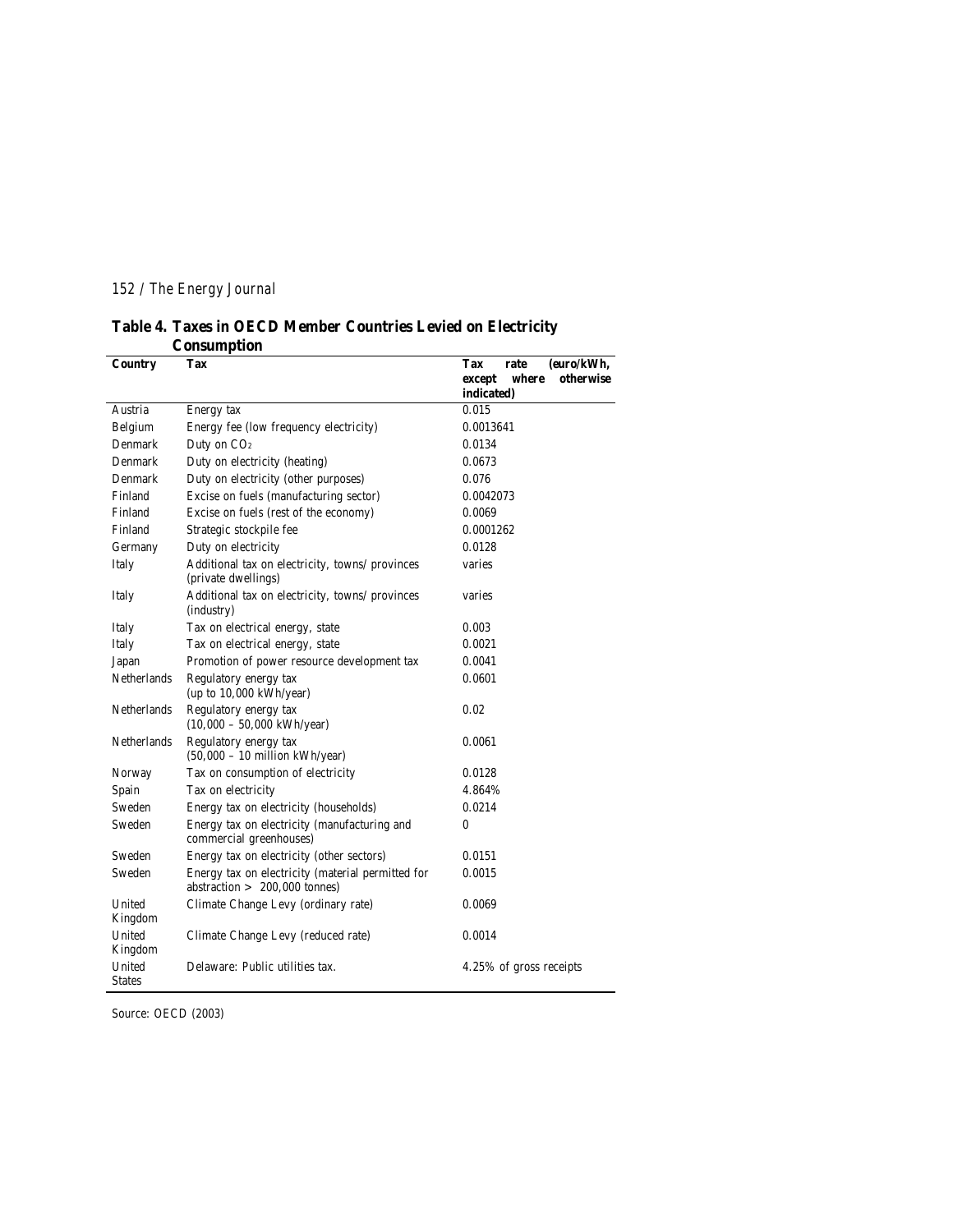As part of countries' efforts to comply with their obligations under the Kyoto Protocol, and also to be able to fully participate in international emissions trading, a number of national and industry systems have emerged. These include one regional scheme: the trading regime of the European Union.

Among the existing domestic regimes are Denmark, the United Kingdom, ERU-PT – a Dutch programme, and the US state of Oregon. Of these, only the Danish trading regime is a pure cap-and-trade regime. Among the industry schemes are the internal trading programmes of Shell and British Petroleum (BP), and the Canadian Pilot Emission Reduction Trading (PERT). Existing and emerging domestic trading regimes are given in Table 5.

A European-wide scheme was adopted by the European Parliament in 2002. The scheme provides for the introduction of legally binding, absolute emission caps from 2005 for around 4000-5000 power stations and industrial plants with high levels of energy consumption. The European trading scheme covers plants midstream rather than in a purely up- or downstream fashion. Thus, the following industries have been included: Power and heat generation (in plants with a thermal input capacity exceeding 20 MW), mineral oil processing; coke ovens; metal processing; cement and lime production, other building material and ceramics, glass and glass fibre, and paper and cellulose. Minimum sizes apply, and initially only  $CO<sub>2</sub>$  emissions will be covered.

### *Regulation*

This involves placing mandatory thresholds on the adoption of low emission technologies or practices by power utilities and car manufacturers, energy use in buildings, and land and other resource management codes. Renewables obligations are being increasingly adopted by governments around the world. Known as Portfolio Standards in the US, Renewables Obligation in the UK, and as the Mandatory Renewable Energy Target in Australia, such legislation obliges electric utilities to use renewable energy sources to meet a specified target percentage of their supply. The aim is to bring "green" energy online quicker than would otherwise happen by providing incentives for renewables generation. The targets are mandatory, with financial penalties for those who fail to meet them.

### *Property Rights*

By setting minimum standards for public exposure to pollutants, governments give property rights to individuals or groups of individuals that would enable them to take civil action against polluters who exceed mandated standards.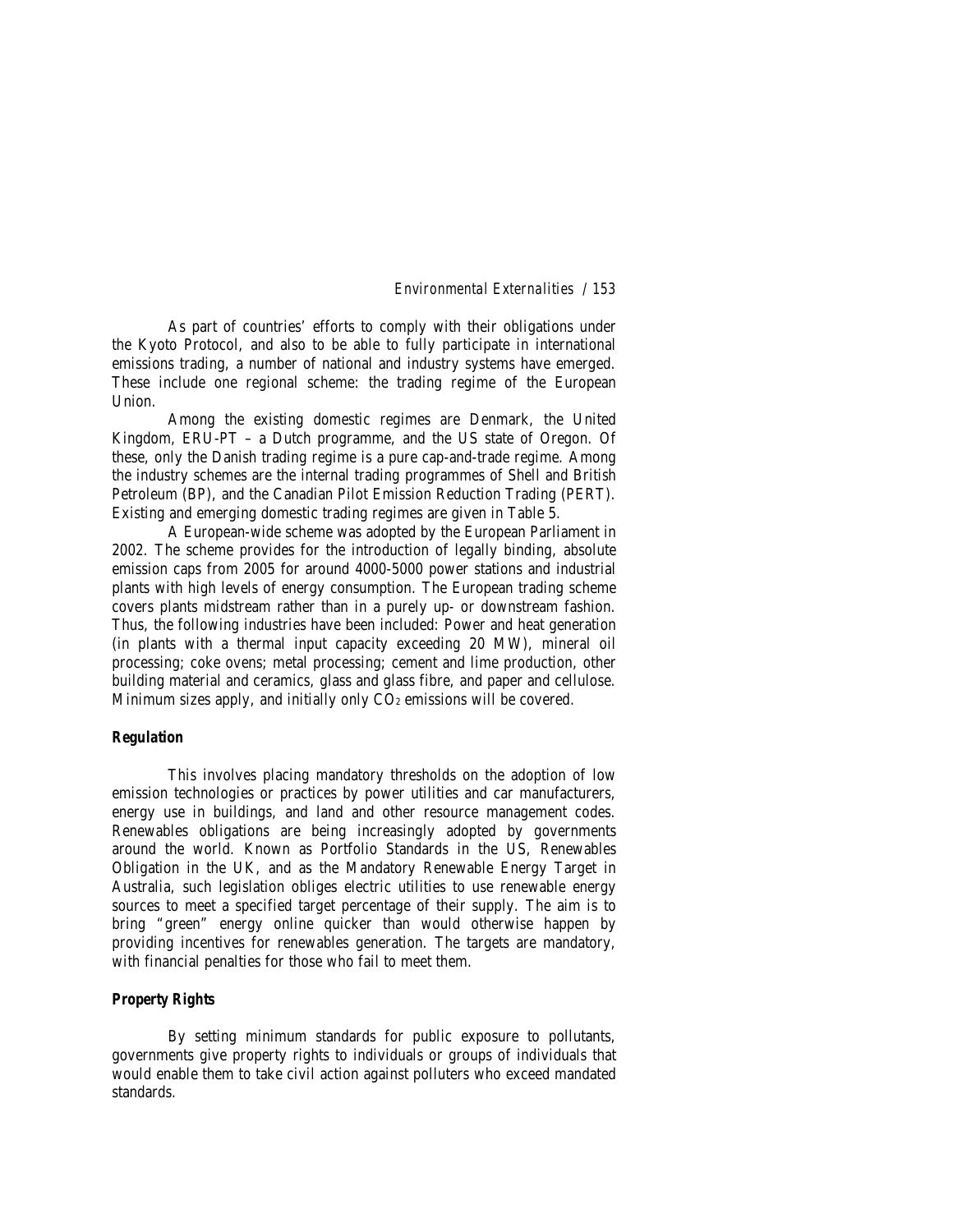| Table 5. Existing and Emerging Domestic Trading Rregimes |                        |                             |                           |                     |                                   |                                                                    |
|----------------------------------------------------------|------------------------|-----------------------------|---------------------------|---------------------|-----------------------------------|--------------------------------------------------------------------|
| Trading<br>Scheme                                        | Participation          | <b>Status of</b><br>Systems | Scope of<br><b>Scheme</b> | Start, End Date     | Absolute or Rate-<br>based Limits | <b>Emissions Covered</b>                                           |
| Oregon                                                   | Σ                      |                             |                           | 1997                |                                   | CO <sub>2</sub> emissions, indirect reductions                     |
| Denmark                                                  | Σ                      |                             |                           | 2001, 2003          |                                   | CO <sub>2</sub> emissions                                          |
| ER-UPT                                                   |                        |                             |                           | 2000                |                                   | Multiple gases, indirect reductions                                |
| United Kingdom                                           | γij.                   |                             |                           | 2001                |                                   | Direct and indirect CO <sub>2</sub> emissions                      |
| Australia                                                | $\geq$                 |                             |                           | 2008 (?)            |                                   | Not yet decided                                                    |
| Canada                                                   | Σ                      |                             |                           | 2008 (?)            |                                   | All Kyoto gases under broad option                                 |
| European Union                                           | Σ                      |                             |                           | 2005                |                                   | Direct CO <sub>2</sub> emissions only                              |
| France                                                   | $\mathbf{M}^{(2)}$     |                             | z                         | 2002                | $\widehat{\mathbf{c}}$            | Direct CO <sub>2</sub> , possibly indirect                         |
| Germany                                                  | Σ                      |                             | z                         | 2005 <sup>(?)</sup> | $\prec$                           | Direct CO <sub>2</sub> initially, expand to other gases            |
| Norway                                                   | Σ                      |                             | z                         | 2008                | ≺                                 | All Kyoto gases                                                    |
| Slovakia                                                 | z                      |                             | z                         | 2005, 2008(6)       | A(T)                              | Direct CO <sub>2</sub> emissions                                   |
| Sweden                                                   | Σ                      |                             | z                         | 2005                | $\blacktriangleleft$              | Direct CO <sub>2</sub> , possibly other gases                      |
| Switzerland                                              |                        |                             |                           | 2008                | A(8)                              | Direct CO <sub>2</sub> from fossil fuel combustion                 |
| PERT                                                     |                        |                             |                           | 1996                | $\approx$                         | Direct and indirect CO <sub>2</sub> , CH <sub>4</sub> and non-GHGs |
|                                                          | $\widehat{\mathbf{c}}$ |                             |                           | 2000                | ∢                                 | Direct CO <sub>2</sub> , CH <sub>4</sub>                           |
| Shell                                                    |                        |                             |                           | 2000, 2002          | ≺                                 | Direct CO <sub>2</sub> , CH <sub>4</sub>                           |
| Chicago Stock Exchange                                   |                        |                             |                           | 2002, 2005          | ረ                                 | All Kyoto gases                                                    |

Source: Haites and Mullins (2001). Source: Haites and Mullins (2001).

Notes: M - Mandatory Scheme; V - Voluntary Scheme; E - Existing Scheme; P - Planned Scheme; N - National Scheme; I - Industry Scheme; Notes: M - Mandatory Scheme; V - Voluntary Scheme; E - Existing Scheme; P - Planned Scheme; N - National Scheme; I - Industry Scheme; R - (Sub-)Regional Scheme: A - absolute limits/emissions cap; R - rate-based limits/credit baseline approach. R - (Sub-)Regional Scheme; A - absolute limits/emissions cap; R - rate-based limits/credit baseline approach.

(1) Participation in the UK scheme is voluntary, but strong incentives exist to encourage participation. (2) Participation in the French programme would be through voluntary agreements. In the event that a voluntary agreement could not be negotiated, the government could impose limits on firms. (3) Participation is voluntary emissions for most sources. (8) The emission limitation commitment may be rate-based, but the allocation will be an absolute quantity based on projected output with (1) Participation in the UK scheme is voluntary, but strong incentives exist to encourage participation. (2) Participation in the French programme would be through voluntary agreements. In the event that a voluntary agreement could not be negotiated, the government could impose limits on firms. (3) Participation is voluntary for BP, but mandatory for the operating units. (4) The UK system has both absolute and rate-based participants. (5) Both absolute and rate-based limits are proposed for BP, but mandatory for the operating units. (4) The UK system has both absolute and rate-based participants. (5) Both absolute and rate-based limits are proposed for the French system. (6) A pilot phase would begin in 2005, the full programme would start in 2008. (7) The allowances allocated would exceed their current for the French system. (6) A pilot phase would begin in 2005, the full programme would start in 2008. (7) The allowances allocated would exceed their current emissions for most sources. (8) The emission limitation commitment may be rate-based, but the allocation will be an absolute quantity based on projected output with the allocation adjusted ex post to reflect actual output. the allocation adjusted ex post to reflect actual output.

# *Re Energy Journal*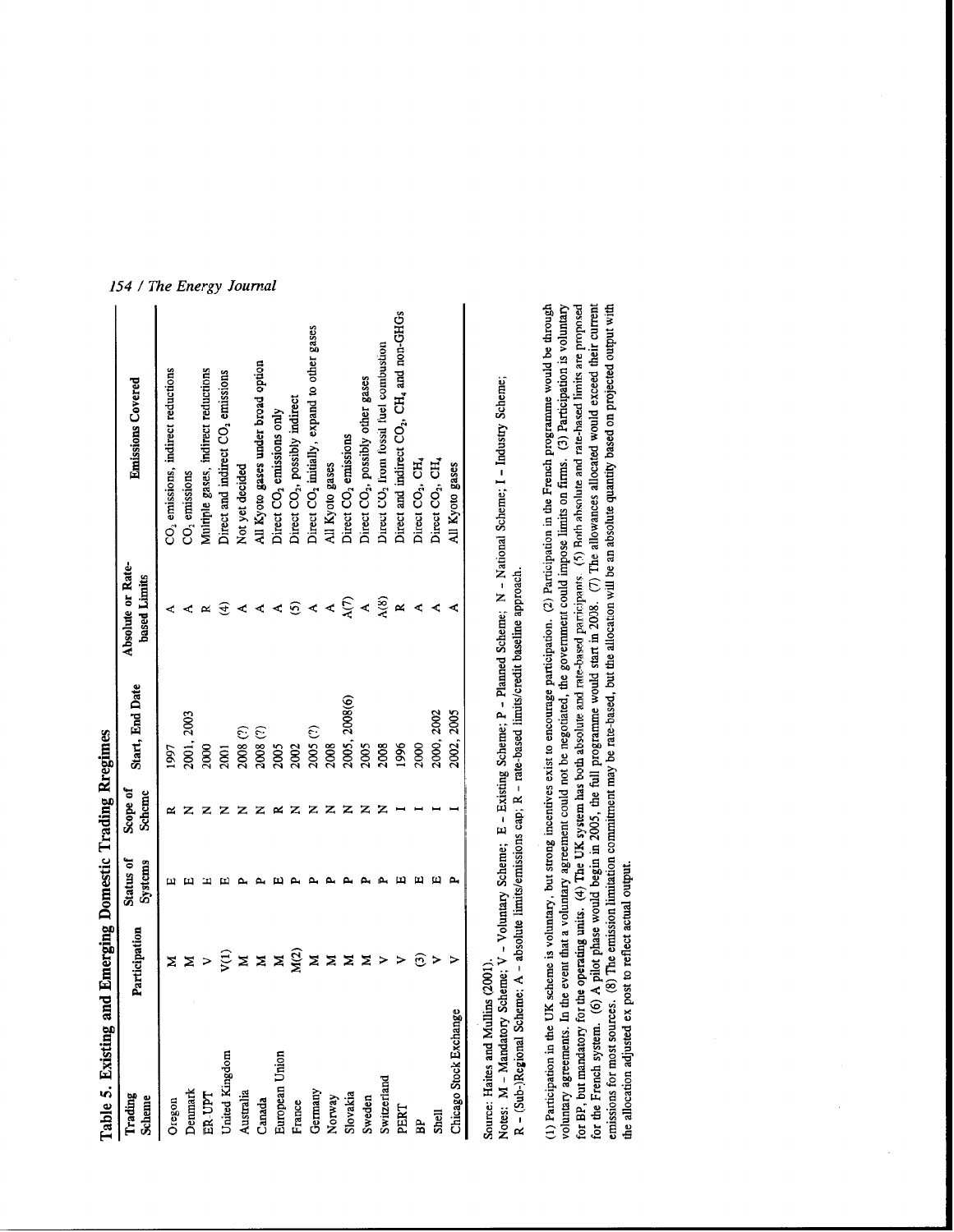### **7. CONCLUSIONS**

This paper has considered the economics of renewable energy technologies through the quantification in financial terms of the major environmental externalities of electric power generation, for a range of alternative commercial and almost-commercial technologies.

It has been shown that estimates of damage costs resulting from combustion of fossil fuels, if internalised into the price of the resulting output of electricity, could clearly lead to a number of renewable technologies (specifically wind and some applications of biomass) being financially competitive with generation from coal plants. However, combined cycle natural gas technology would have a significant financial advantage over both coal and renewables under current technology options and market conditions. Over the next few decades, the costs of renewable technologies (particularly those that are "directly" solar-based) are likely to decline markedly as technical progress and economies of scale combine to reduce unit costs. On the basis of cost projections made under the assumption of mature technologies and the existence of economies of scale, renewable technologies would possess a significant social cost advantage if the externalities of power production were to be "internalised." Incorporating environmental externalities explicitly into the electricity tariff today would serve to hasten this process of transition.

Justification of energy subsidies to developing technologies may be based upon the desire of a government to achieve certain environmental goals (e.g., enhanced market penetration of low GHG emissions technology). However, in general, case specific direct action is likely to give a more efficient outcome. Thus penalising high GHG (or other pollutant) emitting technologies not only creates incentives for "new" technologies, but it also encourages the adoption of energy efficiency measures with existing technologies and consequently lower GHG emissions and other pollutants per unit of output. In addition, if the existence of market failures is restricting the diffusion of renewable energy technologies, then addressing those failures directly may again provide an efficient outcome.

The principle of internalising the environmental externalities of  $CO<sub>2</sub>$ emissions (and other pollutants) resulting from fossil fuel combustion is of global validity. Whether this is achieved directly through imposition of a universal carbon tax and emission charges, or indirectly as a result of ensuring compliance with Kyoto targets and other environmental standards, a similar result is likely to be achieved. Specifically, a rise in the cost of power generation based upon fossil fuel combustion and a relative improvement in the competitive position of an increasing range of renewable energy technologies. In other words, the removal of both direct and indirect subsidies to power generation technologies and the appropriate pricing of fossil (and nuclear) fuels to reflect the environmental damage (local, regional, and global) created by their combustion are essential policy strategies for stimulating the development of renewable energy technologies.